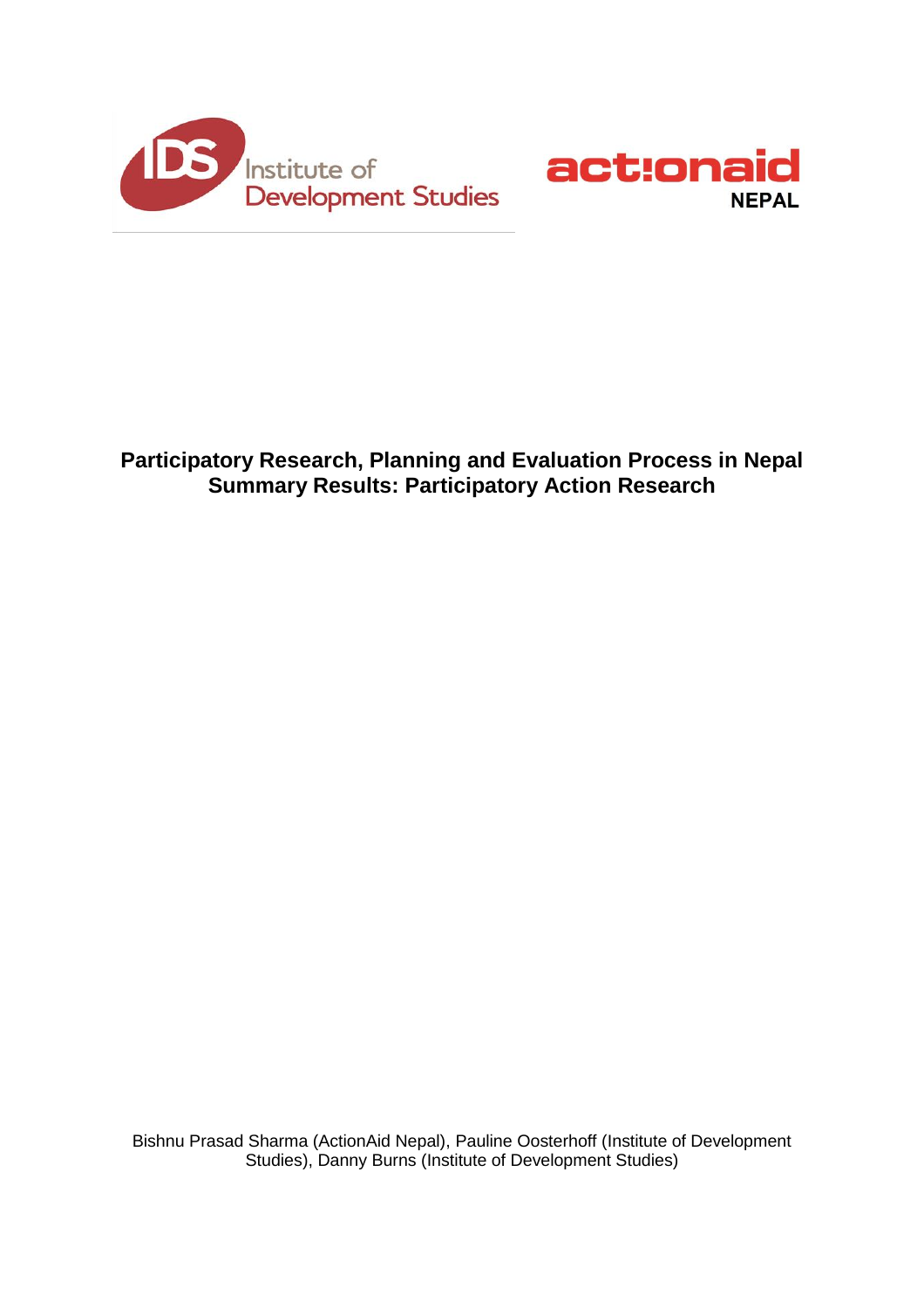**Citation** Sharma, B.P.; Oosterhoff, P. and Burns, D. (2019) Participatory Research, Planning and Evaluation Process in Nepal - Summary Results: Participatory Action Research, Brighton: IDS

**Authors** Bishnu Prasad Sharma (ActionAid Nepal), Pauline Oosterhoff (Institute of Development Studies), Danny Burns (Institute of Development Studies).

## **Published** August 2019

The Institute of Development Studies and Authors cannot be held responsible for errors or any consequences arising from the use of information contained in this report. The views and opinions expressed do not necessarily reflect those of the IDS and Authors.

© Institute of Development Studies; Freedom Fund 2019.

© Institute of Development Studies 2019. This is an Open Access report  $\boxed{6}$  0  $\Theta$ distributed under the terms of the Creative Commons Attribution No Derivatives 4.0 International licence (CC BY-ND), which permits use and distribution in any medium, provided the original authors and source are credited and no modifications or adaptations are made. [https://creativecommons.org/licenses/by](https://creativecommons.org/licenses/by-nd/4.0/legalcode)[nd/4.0/legalcode](https://creativecommons.org/licenses/by-nd/4.0/legalcode)

## **Photo credit** © ActionAid Nepal

**Funding** Freedom Fund

Institute of Development Studies Brighton BN1 9RE UK [www.ids.ac.uk](http://www.ids.ac.uk/)

IDS is a charitable company limited by guarantee and registered in England Charity Registration Number 306371 Charitable Company Number 877338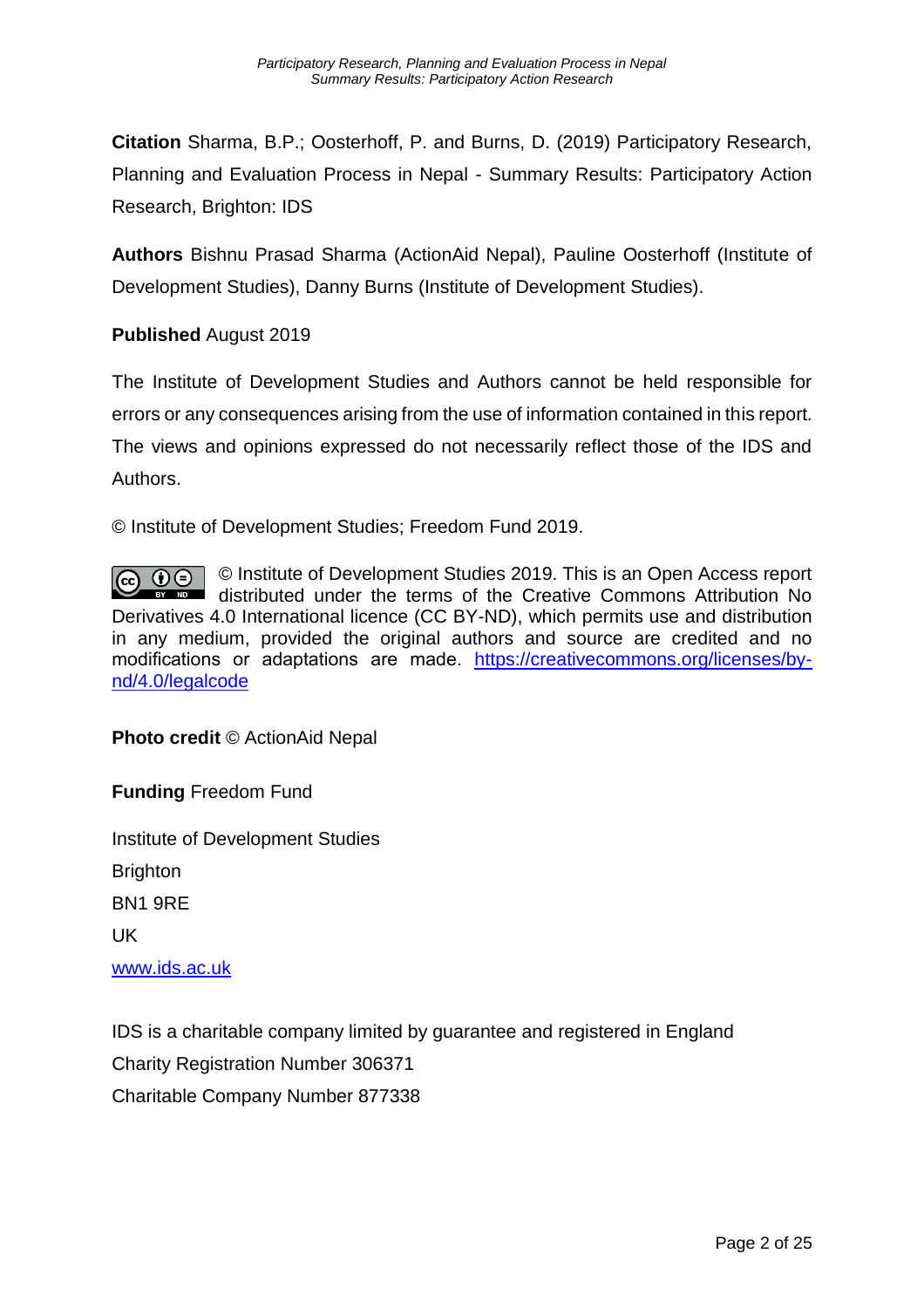## <span id="page-2-0"></span>**Purpose of report**

This report was produced by the Institute for Development Studies (IDS) and Action Aid Nepal. It is an output of the programme '*Planning, learning, monitoring and evaluation activities for the South East Nepal Hotspot*'. The programme aims to support learning about the most effective community and NGO activities in combatting modern day slavery and bonded labour in the Freedom Fund South East Nepal Hotspot. The programme is funded by the Freedom Fund and directed by IDS. This report provides a summary overview of the results of the participatory action research undertaken by five NGOs in South East Nepal, with documented evidence of adults and children working through a system of agricultural bonded labour known as *Harwa-Charwa*<sup>1</sup> .

## <span id="page-2-1"></span>**Acknowledgements**

 $\overline{\phantom{a}}$ 

The team would like to extend its gratitude to all the partner and the community members who gave their time to be part of the organisations that participated in the action research process. We have anonymised their names to protect their privacy.

<sup>1</sup> In Maithili, *Charwa* denotes a landless person who grazes cattle. *Harwa* denotes a landless person who works on other people's land. Both terms have connotations with bondage.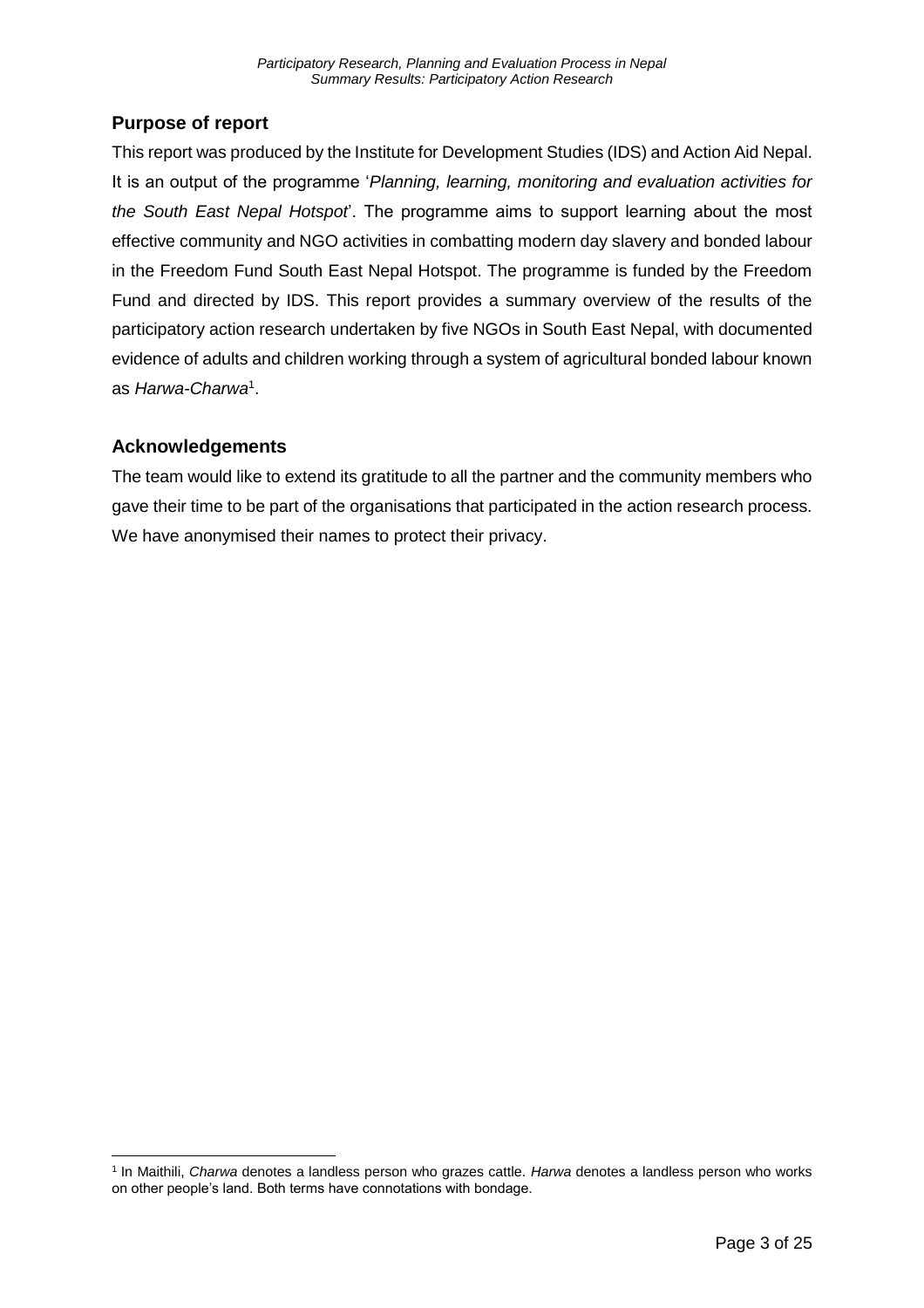# **Table of Contents**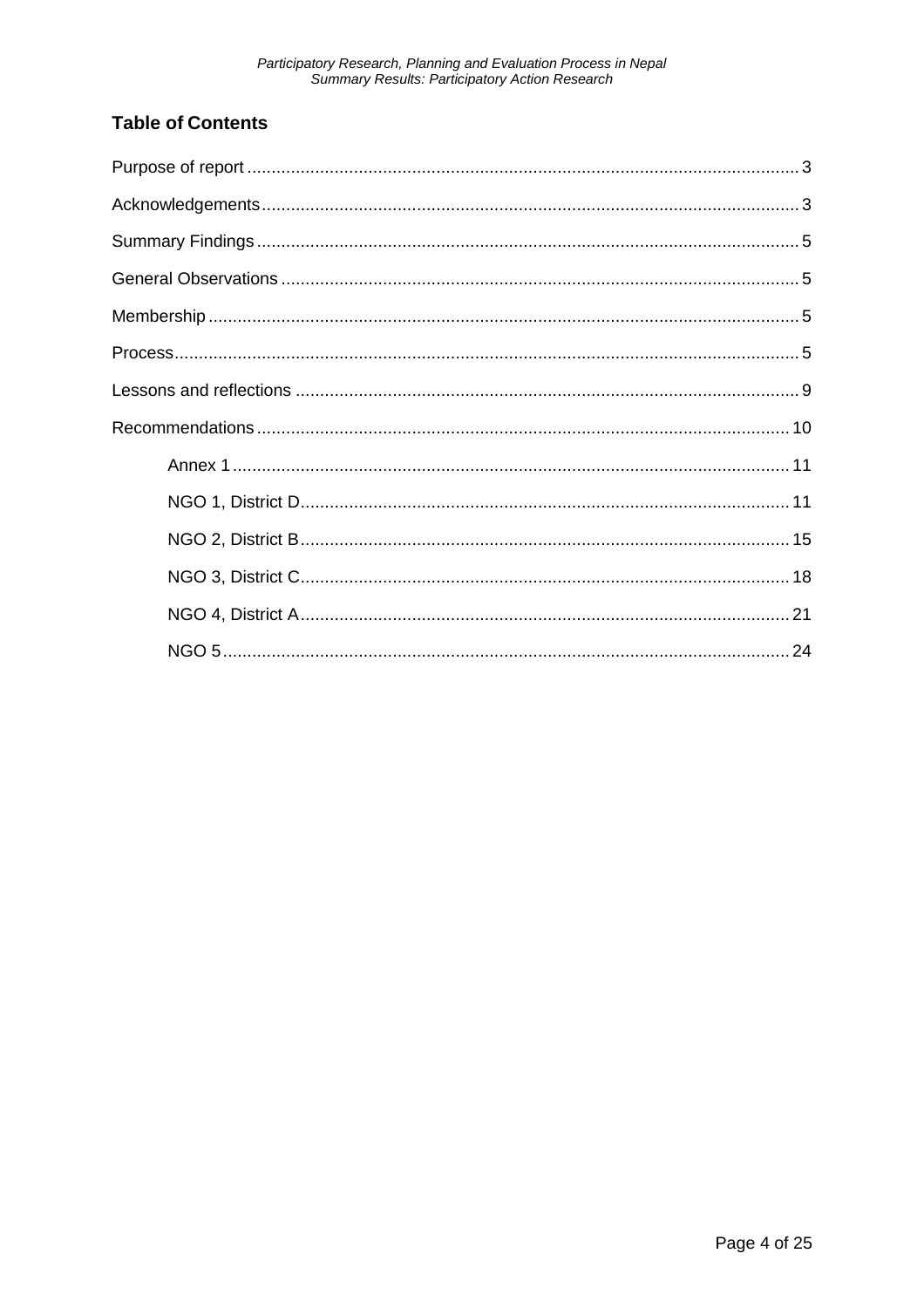## <span id="page-4-0"></span>**Summary Findings**

#### <span id="page-4-1"></span>**General Observations**

IDS and ActionAid Nepal supported five action research groups in District A, District B and District C in Nepal. The groups identified their research enquiries based on the collective life story analysis in March 2017 and the Action Research Workshop in October 2017. The field research was undertaken between March 2018 until April 2019. The aim of the action groups was to develop ideas for pilot interventions, including encouragement and support of the researchers, but without additional project funding. This allowed people to explore ideas and mobilise resources outside the operational programme.

The following themes were initially identified:

- 1. Illness and child marriage/dowry systems NGO 1
- 2. High interest loans, child marriage and dowries NGO 2
- 3. Child marriage and illiteracy NGO 3
- 4. Loans and illness NGO 4
- 5. Child marriage NGO 5

Two action research groups completed a full cycle of action research by April 2019. Three groups are expected to complete their first cycle of action research by mid-2019.

#### <span id="page-4-2"></span>**Membership**

The groups varied in their original composition. Some, such as NGO 4, consisted of members of the Harwa-Charwa credit and savings group, and only had female members. Others, such as NGO 1, had a mixed membership of local citizens directly affected by modern bondage and activists working at a higher level, such as the district level such as the Harwa-Charwa network. Groups also included service providers, teachers, and elected officials. Membership was stable in most groups, but some people spoke more or had more confidence than others.

#### <span id="page-4-3"></span>**Process**

We originally envisioned that groups would meet monthly and engage in sequenced activities. At the outset, the process was expected to have several phases, with monthly meetings. The first phase would focus on engagement and trust-building, followed by the collection of evidence and analysis. This would support a third stage of identifying solutions, taking and evaluating actions. These actions could inform a second round of evidence-gathering, analysis and action, until the group decided it was complete. This sequence would take one year to 18 months, as envisioned below: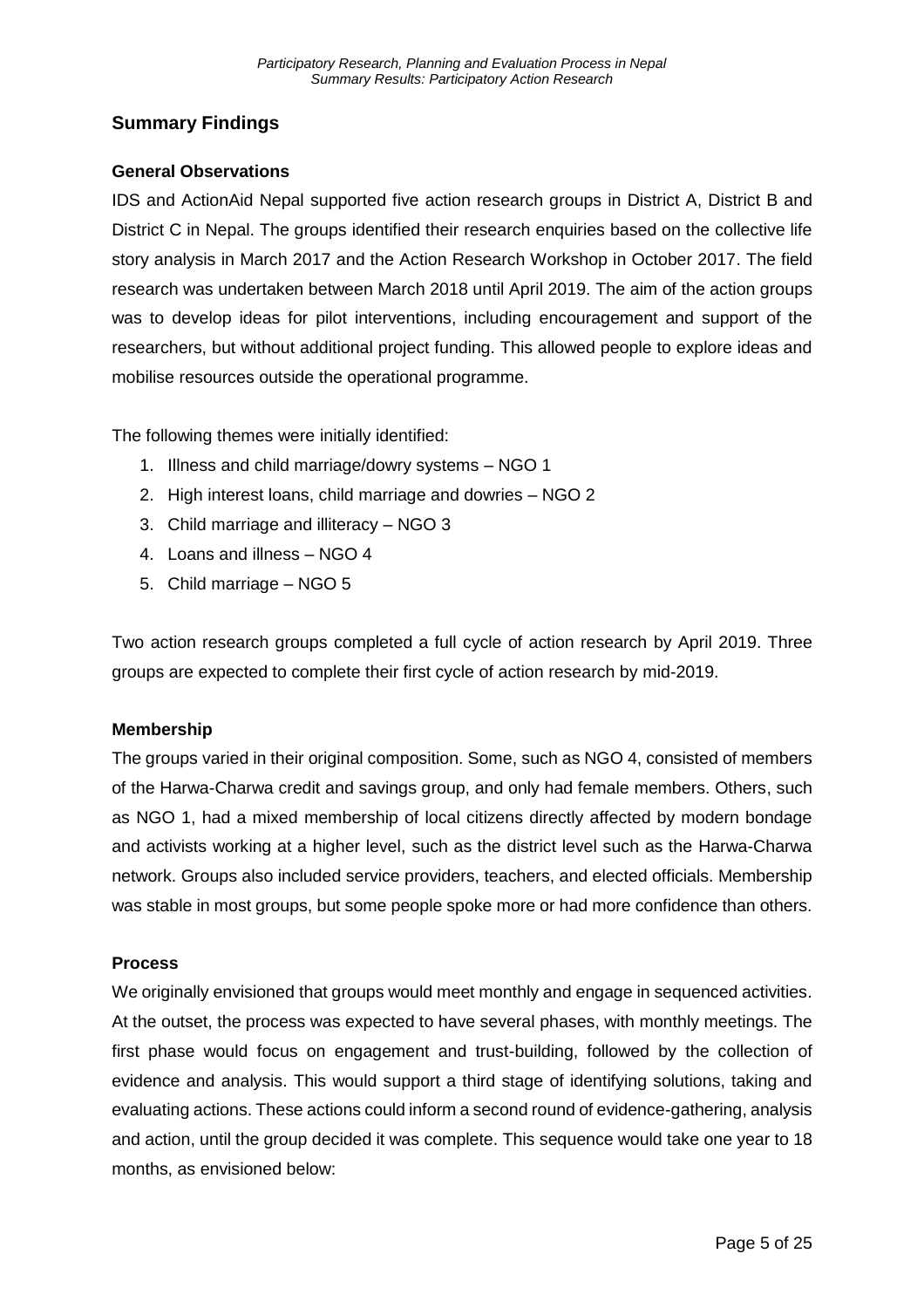

However, due to changes at the programme level the groups started later than expected. IDS and ActionAid Nepal organised training on action research in October 2017, expecting the engagement phase to start after that. Due to partnership management issues at the level of the Freedom Fund, the engagement phase was delayed until March 2018.

To refresh the knowledge of the trainees, ActionAid Nepal visited the offices of the individual participating NGOs, showing and practicing some participatory tools to collect and analyse data, and explaining the principles of facilitating participatory action research.

The engagement phase was initially expected to entail one or two meetings (over one to three months), but in the end it took between one and six meetings (over six months). Group meetings followed a more irregular pattern, but all had a slow start and needed time to decide on the topic they wanted to focus on. All the groups had a range of topics that they wanted to address. Almost all mentioned child marriage and income or poverty as issues, in addition to access to education and government services or facilities, health and alcohol abuse. Many groups appeared to expect some kind of project or government benefits, and for NGOs that focused on project or programme delivery an open-ended process was much more difficult than for those who originated from, or were otherwise familiar with, social or political movement building.

We identified building ownership, both with the NGOs and in the communities, as a key challenge. At the end of the engagement phase it was clear that most NGO staff and the groups welcomed more hands-on support in the field to facilitate participatory action research groups, and to collect evidence and analyse it with the groups.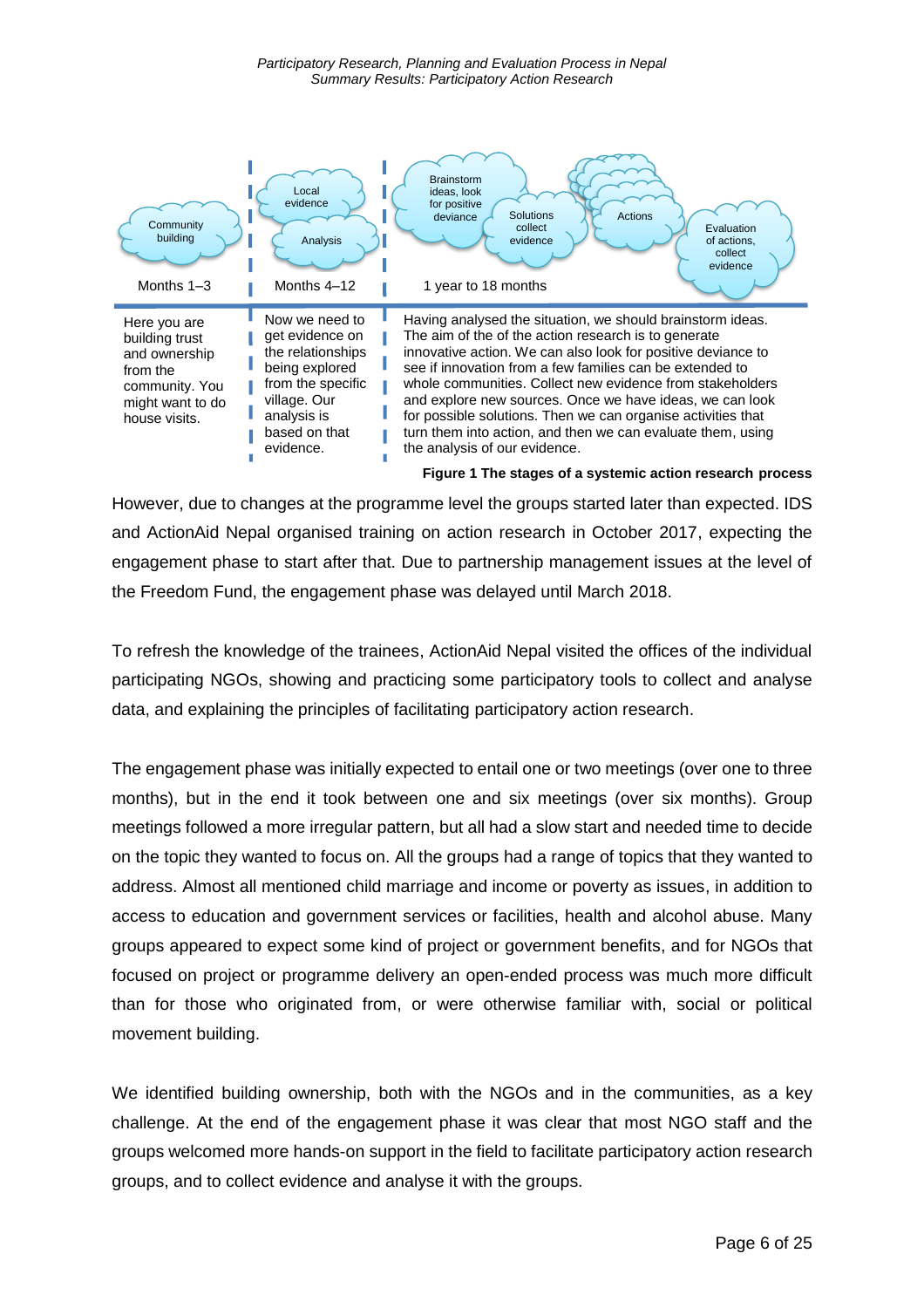We therefore provided hands-on support in the villages to the group and the facilitators. In August, ActionAid Nepal provided training in the villages with tools that helped with prioritising issues in a participatory fashion. In November, IDS and ActionAid Nepal made joint support visits to the groups in the field. We observed the interactions, invited groups to present on the formation of the groups and the prioritisation of issues, and jointly examined and facilitated a group analysis of the evidence that they had collected to develop a (loosely formulated) Theory of Change (TOC), as well as criteria for success and some tools for the groups to measure progress. We organised a sharing meeting where all of the NGOs could learn from each other. We provided additional hands-on training in using and selecting participatory tools and shared some experiences from India. Some NGOs had to redo their work in the community, as they had defined the issue for the community without collecting data and analysing it with the community. Some NGOs changed their priority issue several times during the engagement period, as their insights grew from the interactions with each other, the community and IDS and ActionAid Nepal, illustrated in the table below:

| <b>Name</b>               | How the priority issues changed over time                 |                                  |                                          |                                                     |                                                 |                                                                                                                                                             |  |
|---------------------------|-----------------------------------------------------------|----------------------------------|------------------------------------------|-----------------------------------------------------|-------------------------------------------------|-------------------------------------------------------------------------------------------------------------------------------------------------------------|--|
| of<br>Local<br><b>NGO</b> | May/ June<br>2018                                         | <b>August</b><br>2018            | <b>October</b><br>2018                   | <b>November</b><br>2018                             | April<br>2019                                   | <b>Current status</b>                                                                                                                                       |  |
| NGO <sub>1</sub>          | Illness,<br>child<br>marriage<br>and dowry<br>systems     | Child marriage                   | Alcohol abuse                            | Alcohol<br>abuse                                    | Alcohol<br>abuse<br>and child<br>marriage       | One full action<br>research cycle on<br>alcohol abuse<br>completed.                                                                                         |  |
|                           |                                                           |                                  |                                          |                                                     |                                                 | Some actions are<br>being taken on child<br>marriage in new<br>cycle.                                                                                       |  |
| NGO <sub>2</sub>          | High<br>interest<br>loans, child<br>marriage<br>and dowry | Loans                            | Drinking water<br>and<br>electrification | <b>Drinking</b><br>water and<br>electrificati<br>on | Drinking<br>water<br>and<br>electrifica<br>tion | One full action<br>research cycle<br>completed on both<br>issues.<br>Planning more work<br>on drinking water.                                               |  |
| NGO <sub>3</sub>          | Child<br>marriage<br>and<br>illiteracy                    | Child marriage<br>and illiteracy | Alcohol abuse                            | Alcohol<br>abuse                                    | Alcohol<br>abuse                                | Some evidence<br>collected, TOC is<br>prepared. Some<br>actions are planned<br>and accomplished.<br>Still need to do<br>more action to<br>complete a cycle. |  |
| NGO <sub>4</sub>          | Loan and<br>illness                                       | Unemployment                     | Unemployment                             | Unfair<br>wage rate                                 | Unfair<br>wage<br>rate                          | Collected some<br>evidence, prepared<br>TOC, planning for<br>actions.                                                                                       |  |
| NGO <sub>5</sub>          | X                                                         | Child marriage                   | Child marriage                           | Child<br>marriage                                   | Child<br>marriage                               | Some evidence<br>collected, TOC is<br>prepared. Some<br>actions are planned.                                                                                |  |

**Table 1: NGO Priority Issues over time**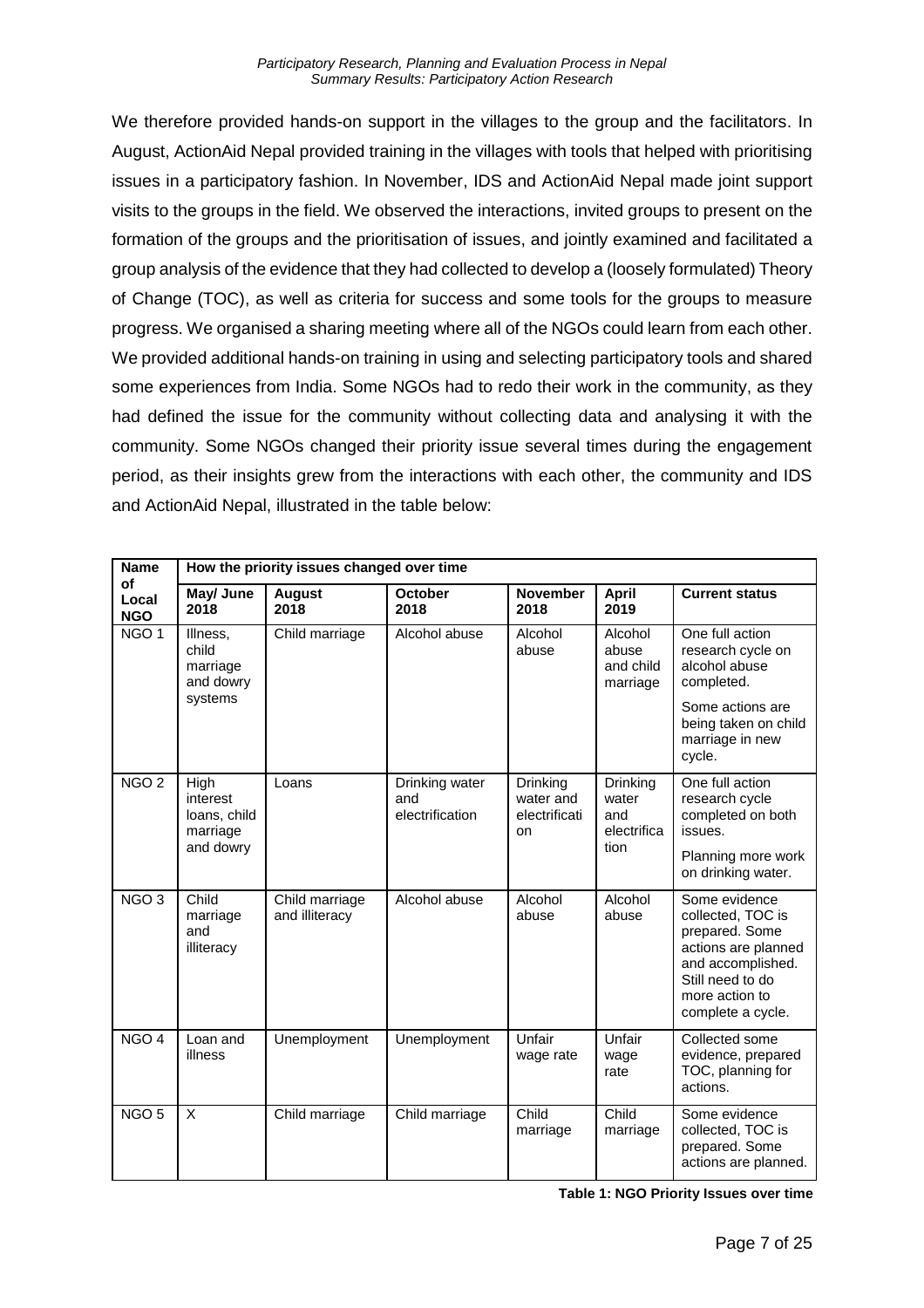The engagement phase took seven months (considerably longer than expected) for groups to develop a clear sense of purpose and develop a TOC.

In all groups there was a need to support the "action-groups" in their development into actionresearch groups. Some groups took action without research and others did research among members without going out to ask others and test their opinions.

Most groups achieved results. Some have been especially impressive. One group, which was formed in a Musahar community, one of the most marginalised and excluded groups among the Dalit caste in Nepal, managed to get access to clean drinking water and connected most of the village with electricity by mobilising existing schemes as well as new additional support to cover costs that the scheme did not provide for. Two groups ended illegal homemade alcohol sales in the village. The group found alternative employment for a vendor by transforming the *charwa* system that allowed her to herd cattle for many people, rather than for one landlord. The groups achieved this within five months and demonstrated high levels of focus, originality and mobilisation skills. Two other groups learned more about the complexity of the issues they prioritised.

The NGOs that excelled worked hard on community ownership building. They chose to focus on one or two clear topics that everyone agreed had priority and spent a lot of effort linking with the government, receiving practical non-intrusive support from the NGO to do this. NGO staff would help draft letters, identify who to speak to and where offices are, and provided general encouragement without taking over.

Lack of NGO leadership engagement with the community was the main reason why some of the groups floundered. The second challenge was a lack of knowledge by the field staff on important issues, such as employment law. The third challenge related to the gender norms and values of the facilitators. In one group that worked on child marriage, the facilitator married a child bride during the process. In another that worked on wages, the NGO did not help the group to find out what the legal minimum wages are, who implements them, and how to organise collective action. A male facilitator of an all-female action research group (ARG) working on gender wage gaps proposed to find out what the different kinds of work are that men and women do to *negotiate* wages, rather than finding out the minimum wages are that are determined by the district level wage fixation committee and demanding the implementation of these minimum wages.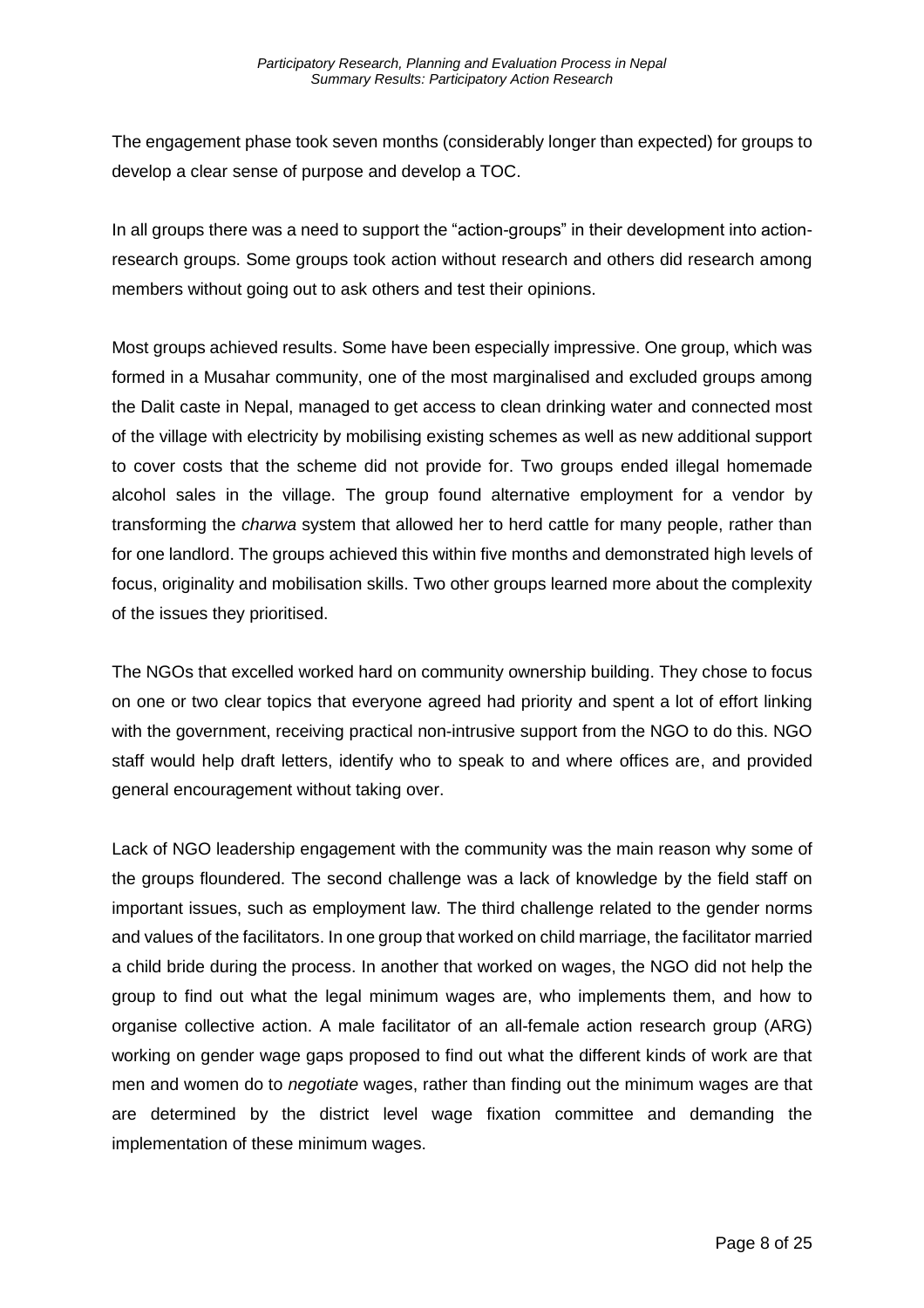## <span id="page-8-0"></span>**Lessons and reflections**

- All groups need time and support to understand their purpose. Once they understood that these were forums for generating community action, not for appealing to NGOs or receiving development benefits, they made progress. In most cases it was necessary to allow the groups to focus on general community issues first, in order to win trust within the villages.
- NGO and facilitators need to have sufficient technical expertise and knowledge on topics in order to support a group to take effective and legal action. Knowledge on the law, the implementation of the law, eligibility criteria and governance of schemes is essential to help groups access schemes and make plans that are legal and realistic.
- NGO staff and facilitators need to be aware of their own gender, class and caste norms and how these (re)enforce existing inequalities or create blind spots in understanding people's behaviour.
- Providing hands-on systematic support to the groups to use participatory action research tools and facilitate the development of a (loose) TOC was essential in creating successful groups. However, if the NGO does not engage regularly and directly with the groups in the field, or if they have norms and values which make it impossible for them to see inequalities and act on them, or if they lack technical knowledge on issues, then the tools are of little use.
- The evidence-gathering and analysis stage of the action research process is crucial. When people can carry out their own analysis, they own the findings. This supports understanding and action. Evidence gathering and analysis skills, such as social or seasonal mapping, can be applied to many (emerging) topics. Groups need to use methods to collect enough evidence based on their own experiences, as well as from people outside the group.
- As most people living in contexts with bonded labour are illiterate, report-writing and minute-taking is challenging. Most of the groups have prepared summary meeting minutes rather than detailed notes, despite NGO support. Most groups also did not make visual summaries of the evidence, and were instead writing down notes, which members cannot read and so they have to just remember.
- Groups did benefit from facilitated support with the analysis of their data, using simple techniques such as putting the data in chronological order along a wall for everyone to look at, or combining two sources of information such as age of marriage and school level, showing at what grade boys and girls drop out to get married.
- Groups which did well had experienced facilitators and thorough documentation.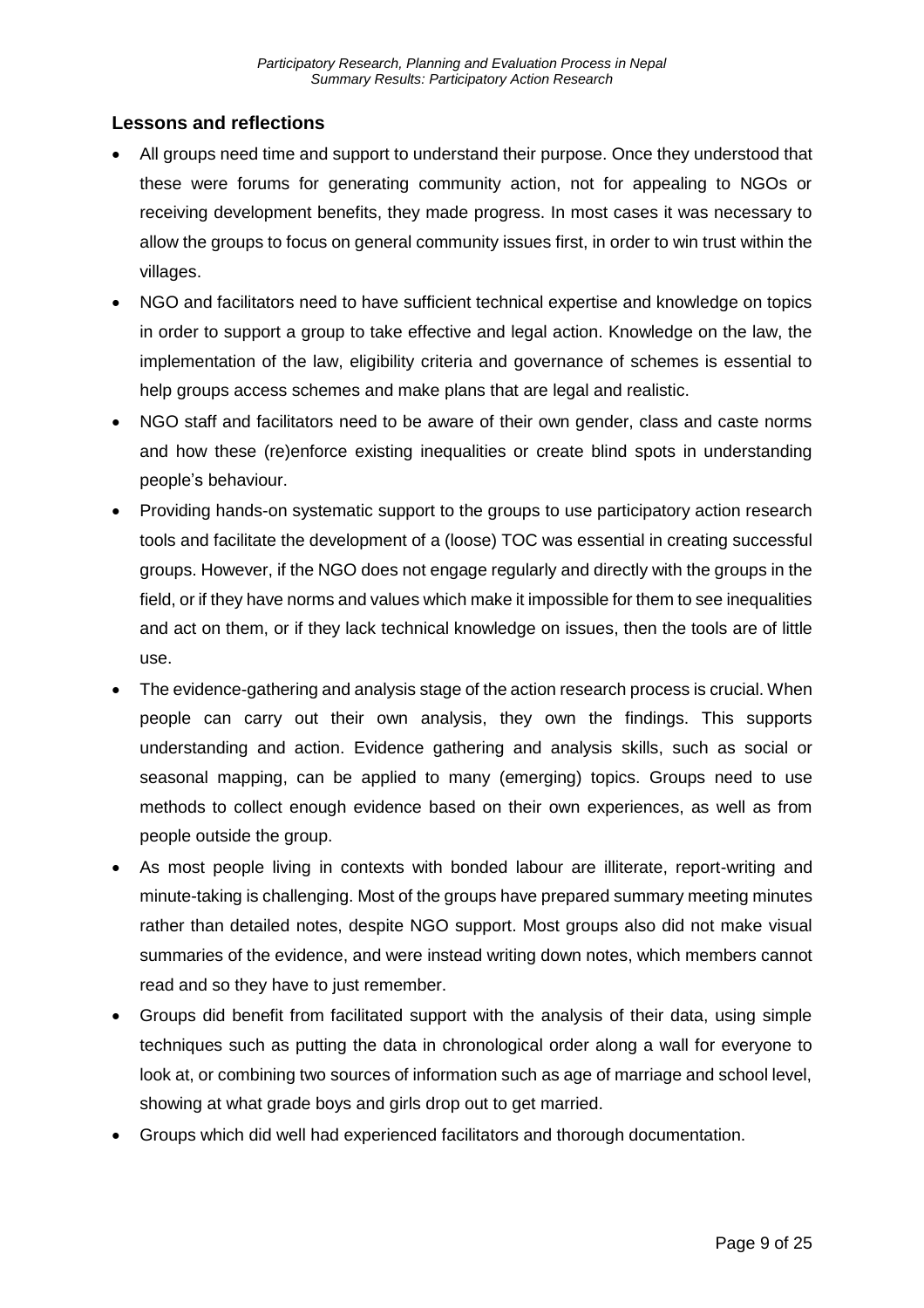## <span id="page-9-0"></span>**Recommendations**

- 1. Take time to build community and NGO ownership and engagement. Developing ownership of a group and an issue takes considerable time and effort. Communities in this context are often (too) trusting of outsiders and lack confidence in their own ability to act and think. This allows outsiders, including politicians, to hijack the groups for their own purposes, which may or may not be in the benefit of the group.
- 2. Facilitators should be selected carefully after asking critical questions about their gender, caste and class norms. Existing NGO staff should be given a role to support groups as a facilitator, rather than having a new consultant or part-time staff who do not regularly interact with the communities. ARGs should be led by the people who are directly affected by the problem.
- 3. Embed action research into the programme. It takes time for NGOs to realise the utility of action research and to then think of how it can be integrated into the programme. Several NGOs said that if they had known how this works, they would have organised their whole programme based on action research, as it helps to develop relevant interventions.
- 4. Provide close methodological and facilitation support and propagate an evidence-based approach to change, which will lead to action which is locally owned.
- 5. Clarify the similarities and complementarities of the Action Research Group Model and Harwa-Charwa groups, Savings and Credit Groups and Community Vigilance Committee Models across the programme.
- 6. ARGs have done very well and completed the full cycle where a good facilitator was deployed to support the groups, but where this work is given less priority and responsibility is given to junior and untrained staff, the process is delayed. So, capable and dedicated staff should be given responsibility to support ARGs - rather than being solely dependent on junior staff, managers of organisations should also increase their time and support to groups.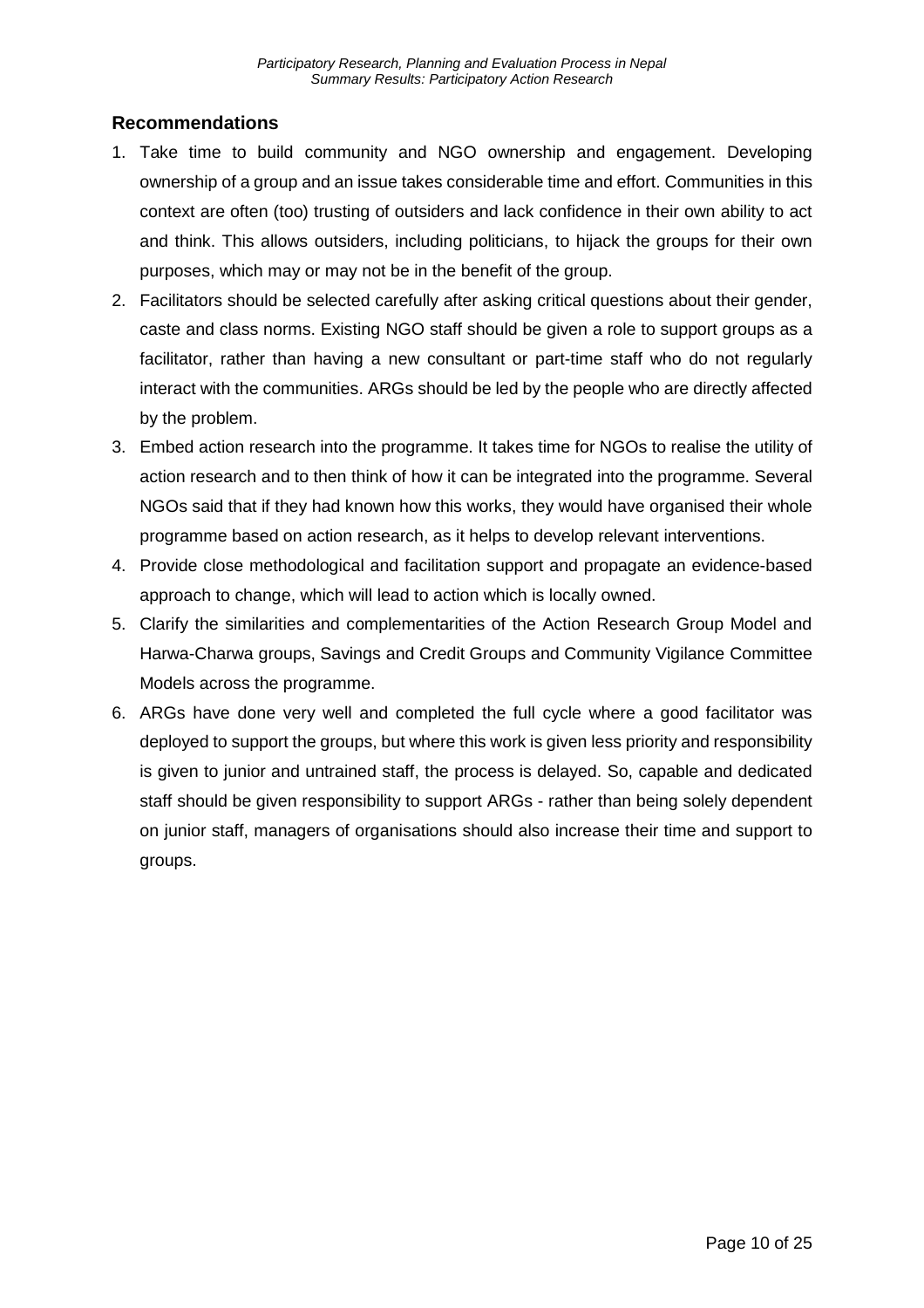<span id="page-10-0"></span>**Annex 1** 

#### <span id="page-10-1"></span>**NGO 1, District D Issue: Alcoholism Location: Municipality 1, Village 1**

#### **Engagement phase**

This group was formed in May 2017, consisting of seven members from Harwa-Charwa groups and an elected ward member. Out of 102 households in this settlement, 65 are landlessness.

At first this group wanted to work on illness. However, when prioritising issues, they found that alcoholism was affecting more people in the community.

The NGO was already working in this village with issues of Harwa-Charwa, and people in the community were organising ways to work together to be free from bonded labour. The NGO had been doing various activities in the community to this end.

To prepare the action research, the NGO wanted to build trust between the people working in the community and the group members. NGO representatives stressed to the community that this was a community-led process and the issues would be identified by group members, the evidence would be collected at community level by groups members, and theories of changes would also be prepared by themselves.

After the community building process, ARG members discussed various issues that existed in their community. Among many, the following seven were identified as major issues in the community:

- **Child marriage:** In this community, the common age of marriage is 15–16 for boys and 13–14 for girls. This is a risky age from different perspectives. Child marriage prevents people getting a better education to develop their career and can also lead to negative impacts on their health. Community people found that there were four child marriages that had happened in last two years in their settlement.
- **Landlessness:** 65 families among the 102 in this settlement are residing in public land and do not possess a landownership certificate. This has compelled them to depend on a landlord whenever they need loan, as they cannot access the bank without property to use as collateral.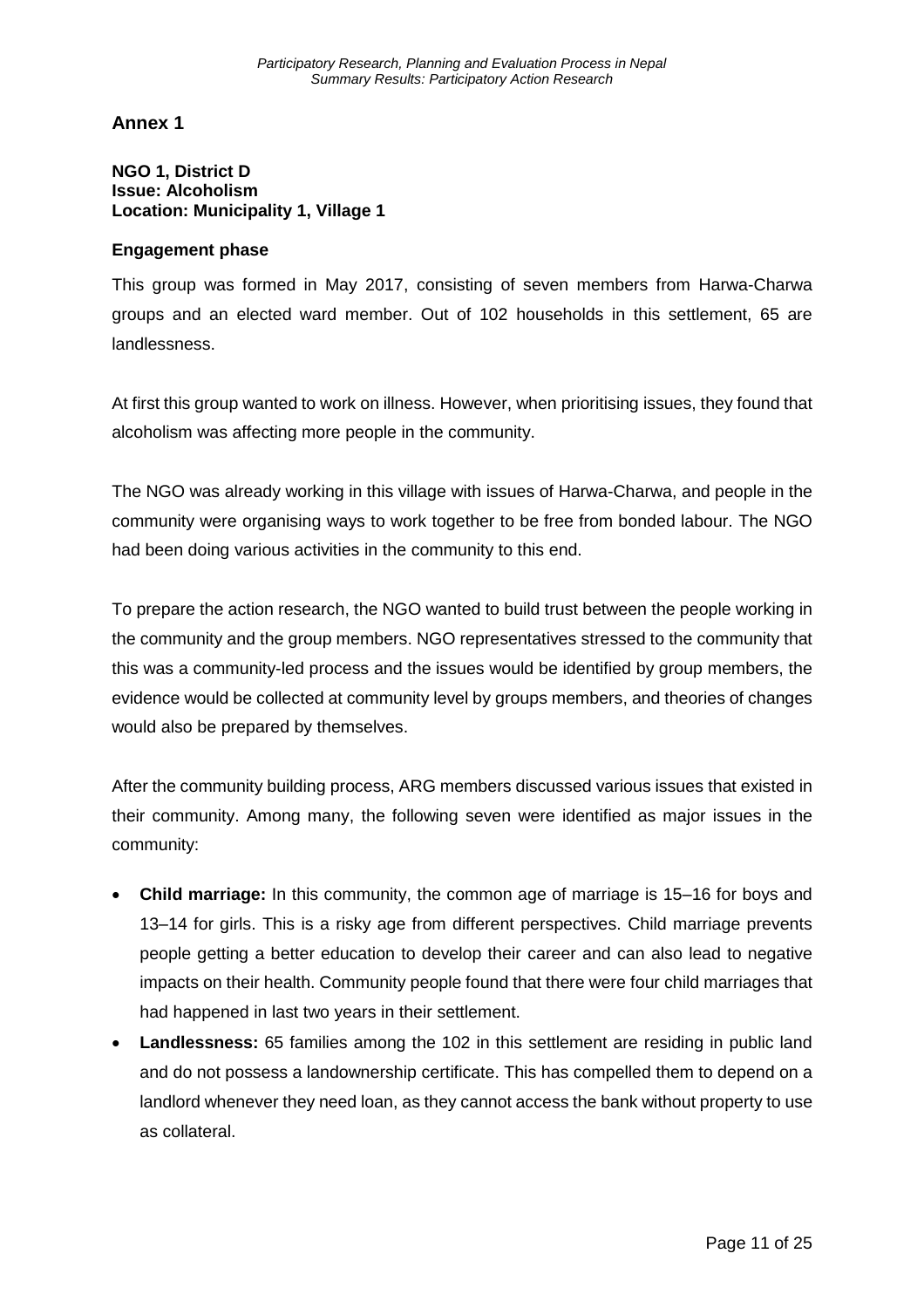- **High interest rates:** Most of the community people do not own property which they can use as collateral for a bank when they need loan. They therefore have to go with their own landlord or money lender in community, who charge 48 to 60 percent interest per annum. Due to the high interest rates, they cannot pay back their debt on time.
- **Illiteracy:** Most of the elder people are illiterate in this community and now students are also dropping out of school. ARG members reported that because of illiteracy, all the doors of opportunities are closed for them.
- **Unsafe migration:** Most of the community members are illiterate and do not have skills, capital or land to sustain their livelihood. They try to migrate to gulf countries and Malesia. To do so they borrow Rs. 1–1.5 lakh from the landlord and money lenders. Some succeed, but others do not get a well-paid job or fall ill. Those who fail have to serve the landlord when they return.
- **Dowry:** Dowry practices are changing, and prices are increasing, causing the poor to take out large loans from landlords and moneylenders. Sometimes, young daughters elope to avoid the dowry.
- **Alcoholism:** Alcoholism was also found to be a major issue in the community. In 98 out of 102 households, one person drinks alcohol. The consumption of alcohol itself may not be problem, but the behaviour caused by excessive alcohol usage creates problems. Alcohol abuse causes health problems, shortage of income and poverty. People quarrel and conflicts escalate to the point where the police have to arrest them. When the ARG started, there were two to three cases per month where people were arrested and kept at the police station. Last winter, two community members spent the whole night on the road because they were drunk and died due to extreme cold.

ActionAid Nepal representatives supported them in working out how to prioritise the major issues. ARG group members used a participatory *'preference ranking'* tool to prioritise one issues among many.

## **Problem rationale**

Alcoholism was identified as a priority. During the engagement phase, the group members collected evidence to show the income and expenditure of a family. Families with one or more alcoholics spend most of their income on alcohol, as a result of which they cannot save, and are dependent on landlords for loans in emergencies.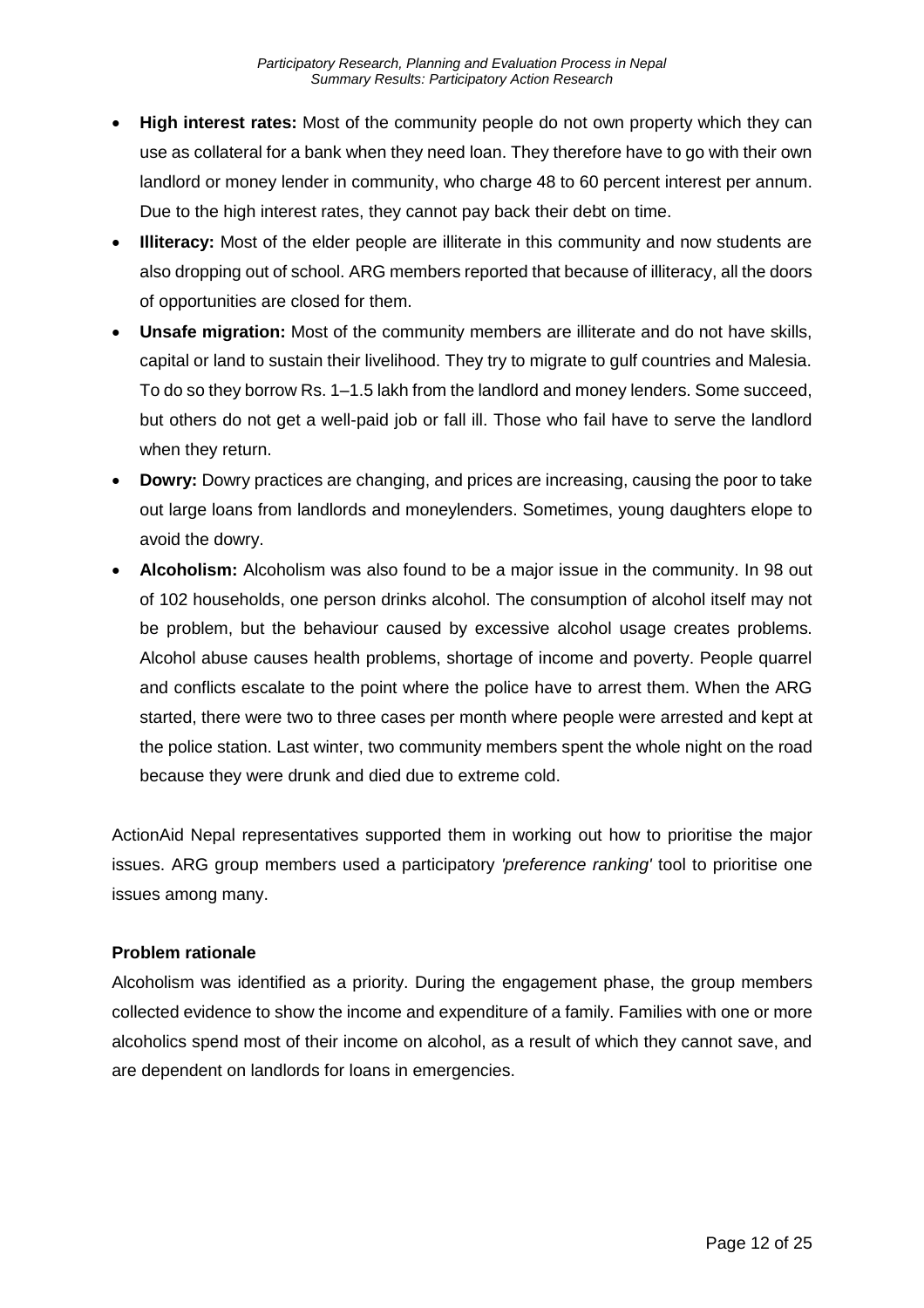ARG members prepared a social map and found that alcohol was consumed in 98 out of 102 families in this settlement - a reported total of 225 drink alcohol regularly. They made a seasonal calendar and found that people drink most during the winter, during wedding ceremonies, and around 7–8 pm in the evening.

There are four alcohol shops in the settlement that sell locally made, unlicensed and often unsafe liquor. Licensed liquor is available in town. Locally made liquor is also found in nearby villages. One of the shops was operated by a female ARG member. Although it is illegal to produce and sell homemade liquor and sell liquor without a license, these businesses operated openly.

#### **Theory of change**

*If community people reduce their consumption of alcohol or manage the harmful use of alcohol, they will save their incomes for emergencies, and decrease investment in health so that there are fewer reasons to take out risky loans.* 

#### **Actions**

**Action 1:** The ARG visited households to raise awareness about alcohol abuse.

**Action 2:** The ARG mobilised other residents to shut down these shops. They discussed with the owners what alternative business they could start. The female ARG member who sold liquor and drunk herself started to take care of cattle of different households (around 30 cows). She now earns 80kg rice per cow per year (approximately 2,400kg rice in a year). After home consumption, she sells the remaining rice to buy other items for family members. Two other illegal liquor vendors started a grocery shop in their own home. Another started a tea stall.

#### **Impact**

- Reduced accessibility and availability of homemade illegal alcohol. To buy alcohol, residents have to travel to the local certified liquor shop in town, which is more expensive. One bottle (750ml) of local alcohol costs Rs. 50 compared to a minimum of Rs. 150 to buy one quarter (180ml) factory made alcohol. Similarly, they can get local alcohol from neighbouring villages and markets, but this is also inconvenient for them to go every day.
- Reduced alcohol consumption. Young children and teenagers who used to drink local alcohol could not go to neighbouring villages to buy homemade liquor, and they could not afford licenced alcohol.
- Fewer disputes. Since the end of the engagement phase (November 2018) until now (April 2019) the number of arrests has been reduced sharply. There has been one alcohol related case of arrest by the police. Violence against women has also decreased.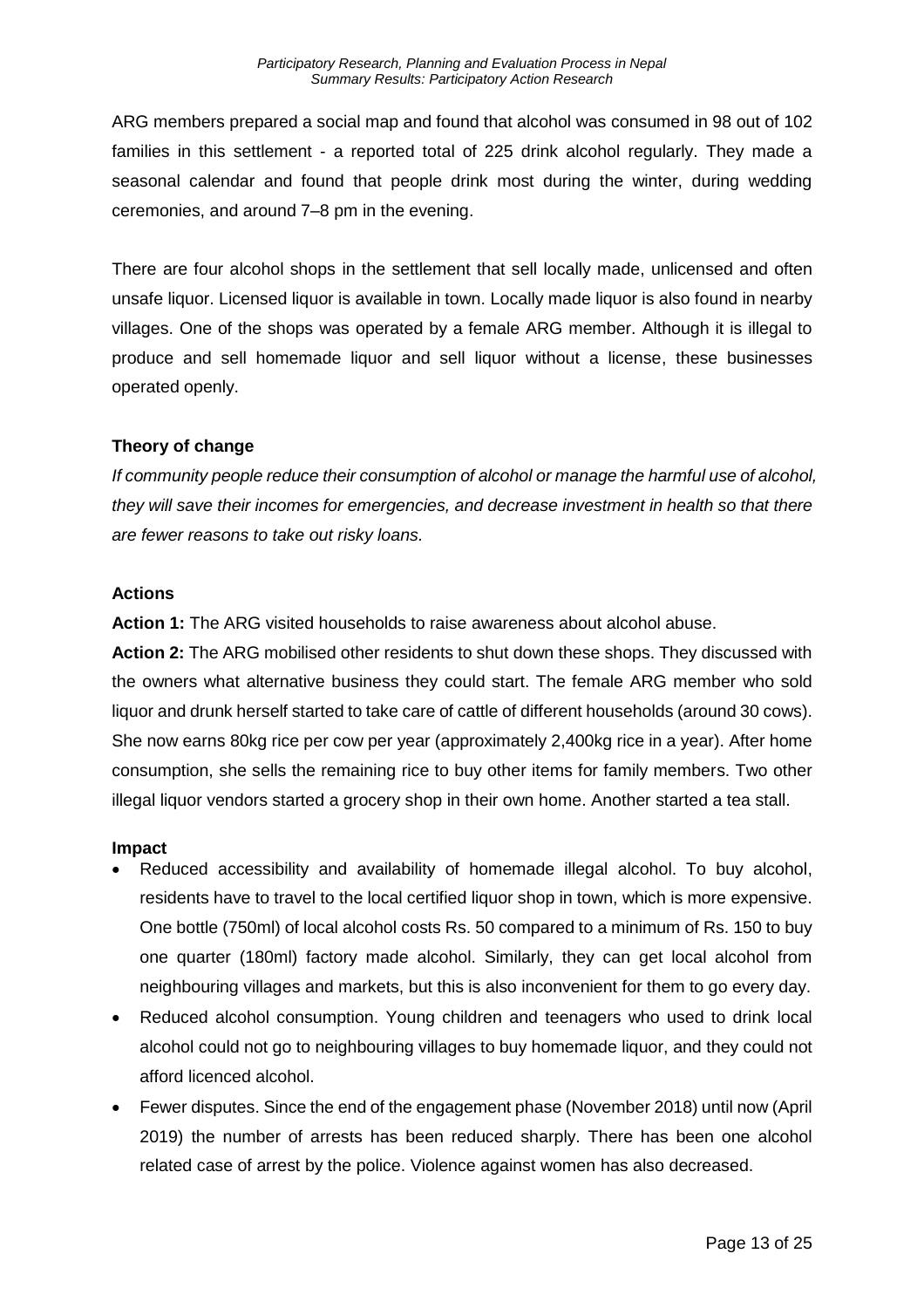- The lives of members in the ARG has changed. One member was an alcoholic from a respectable family, who fought and was always late. He is now sober, participates in the group and is a living example that change is possible. Others have also reduced drinking and one has stopped smoking bidis: "I feel much healthier since I quit smoking and I think I look better. My appearance has changed" (Male Member); "I used to drink every day, one day looked like the next and I forgot a lot. Now I have a purpose and people respect me more" (Male Member); "I stopped drinking. I am surprised but I don't miss it" (Male Member).
- People have started saving money which they used to use to buy alcohol in past. They believe that they can pay off loans with saved money and will also use this money in an emergency.
- More children go to school because their parents are drinking less and are awake in the morning to help their children.

#### **Did the group membership change?**

No changes in group membership.

#### **Lessons learned and reflections**

*"We have development confidence to be able to fight social issues." (Female ARG Member)*

*"In past I used to drink alcohol, since I stopped drinking alcohol my health is improved, and I am being respected by other group member." (Male Member)*

*"If we work collectively, we can solve any social problem collectively." (Female Member)*

*"All government decisions/ legal provisions are not in favour of poor and marginalised community. Sometime Dalit and marginalised community are more excluded because of government policies. So rather than blindly support government policies and programme, we have to critically look and act against those." (Young Man)*

#### **Next steps**

- They will calculate the income/ expenditure trends of people since they have reduced consuming alcohol. This will help to convince other people on how reducing alcohol consumption can help to their prosperity.
- They will ask people to buy blankets and jackets to be used in the winter, so that they will not start drinking in the winter (pretending alcohol helps them to be safe from cold).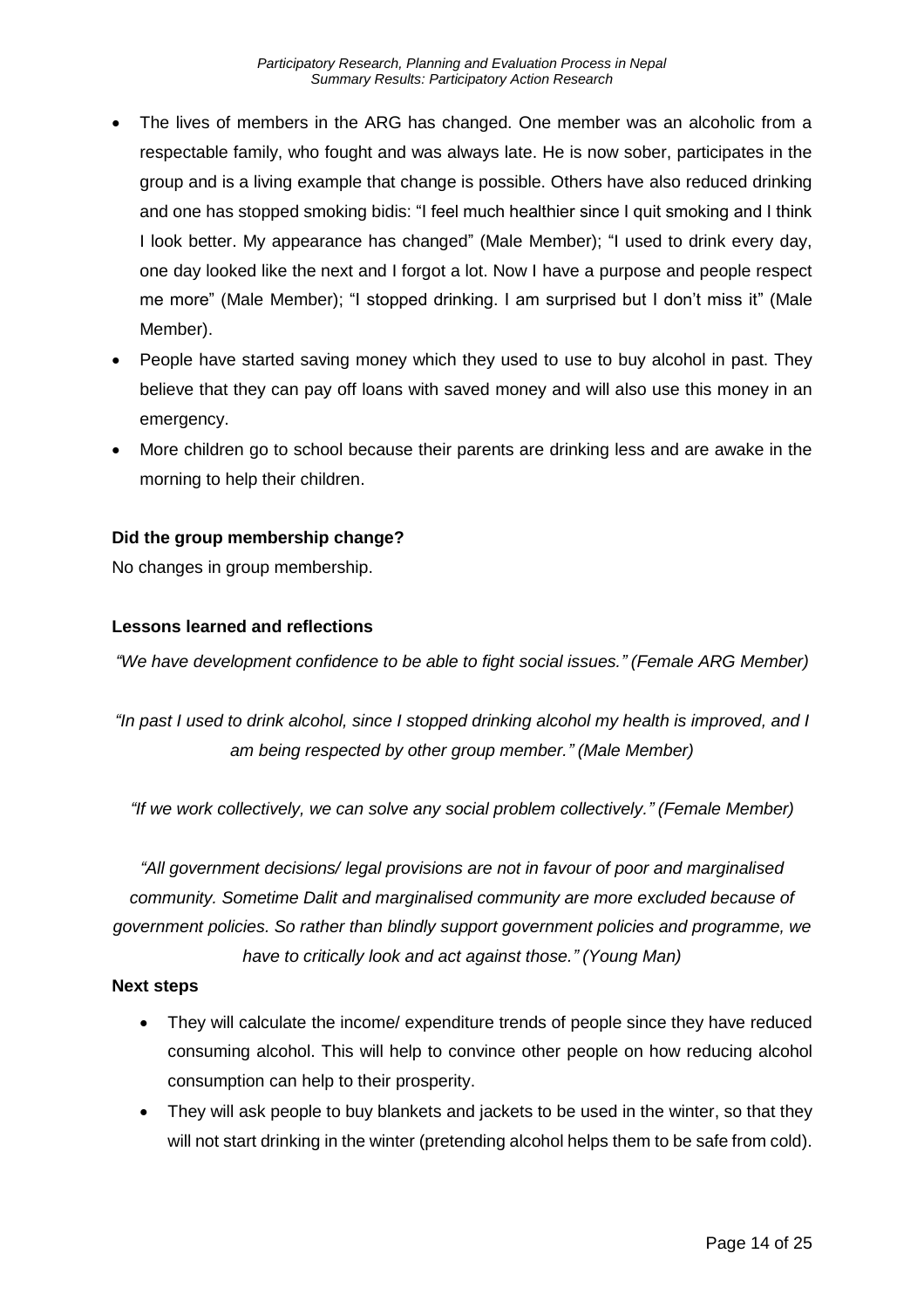• The ARG agreed that no-one is allowed to sell or buy alcohol after 8pm, and if they do, they will have to pay a fine. All ARG members have the contact number of the police station to report drinking after 8pm in public, or people who are sleeping on the road. However, they have no clear implementation plan, for example, whether this is legal or how to manage the fines.

#### <span id="page-14-0"></span>**NGO 2, District B**

#### **Issue: Electrification and drinking water Location: Municipality 2, Village 2**

#### **Engagement phase**

NGO staff started meeting community people and started the community building process from March 2018. After a long discussion with community members, the Action Research Group (ARG) was officially formed in July 2018. There are nine female members in group from the Dalit community. The group identified electrification and the scarcity of safe drinking water in dry season as the priority issues and are working with these two issues simultaneously.

At first, the group identified as many as seven issues as priorities for Village 2: child marriage, dowry, lack of good roads, landlessness, illiteracy, electrification, and scarcity of safe drinking water in dry season. ARG members were confused about where to start. They thought that every issue was affecting the life of poor Dalit community members, so they could not decide which issue should be addressed with action research. ActionAid Nepal representatives supported them in determining how to prioritise, using a participatory *'preference ranking'* tool. In the preference ranking, 'scarcity of drinking water in dry season' was identified as the priority.

#### **Problem Rationale**

The well was polluted, it was not dug deep enough and ran out of water in the dry season. As a result, the villagers had walk to another village with a well and pay for water. Due to the lack of water, the village had many diseases including scabies, typhoid and diarrhoea. They could not wash clothes in the dry season, which also helped to spread disease. People reported diarrhoea, itchy skin and infections.

The village had no electricity. Therefore, some villagers were afraid to go outside at night for fear of snakes or falling, and children had to study with a kerosene lamp.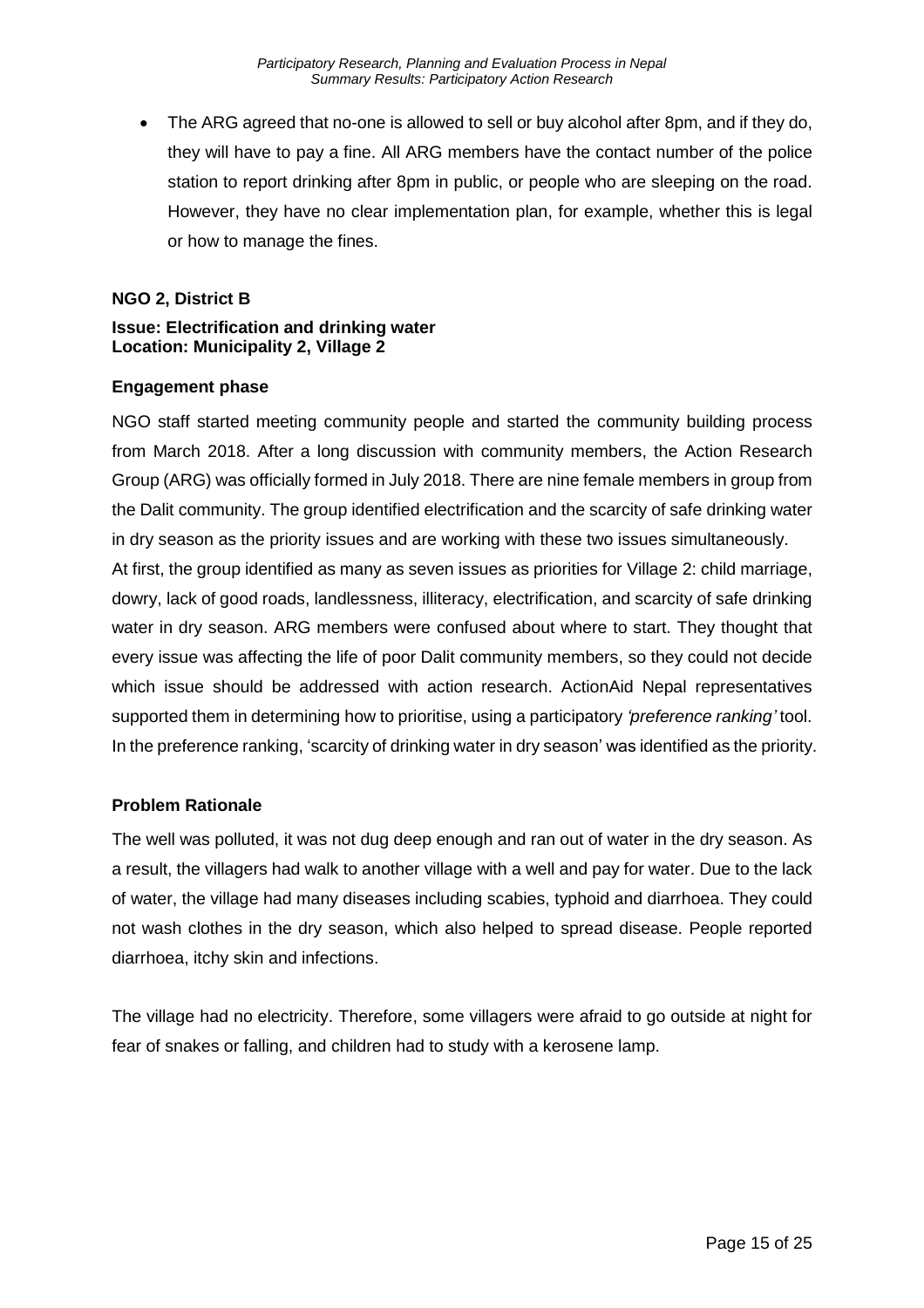## **Evidence collection**

The group collected a wide variety of evidence using participatory tools such as social mapping, ranking, seasonal mapping and problem trees. Key findings included:

- People spend Rs. 100 per month to buy drinking water from the adjoining settlement
- The well was both polluted and dry, resulting in a continuous clean water shortage
- Seasonal mapping of diseases showed that most people do not get sick in the dry season – as was assumed – but rather in the rainy season. The diseases listed included diarrhoea and eye infections
- People spend around Rs. 100 per week on kerosene
- People are afraid of snakebites and fires in huts at night, and children must study by small lamp light
- The government has clean water and electricity programmes for the poorest communities that this community is entitled to.

#### **Theory of change**

- *If we have electricity, we save money for kerosene, we have fewer snakebites and children can study longer, so that we have fewer reasons to take out risky loans*
- *If we have drinking water, we save money and we will be sick less frequently, so we have fewer reasons to take out loans*

#### **Actions and results**

**Action 1:** A petition was sent to the Electricity Office with the recommendation of ward chairperson, and as a result the Electricity Office made a commitment to provide electrometers in next fiscal year (as the stocks were finished this year).

**Action 2:** The ARG learned that landless households must pay Rs. 1,000 to the electricity company to get individual access to an electricity



meter. There is no regular state subsidy for this expense. The ARG mobilized Rs. 25,000 from the ward office to pay for these expenses. **Figure 2 Improved access to drinking water**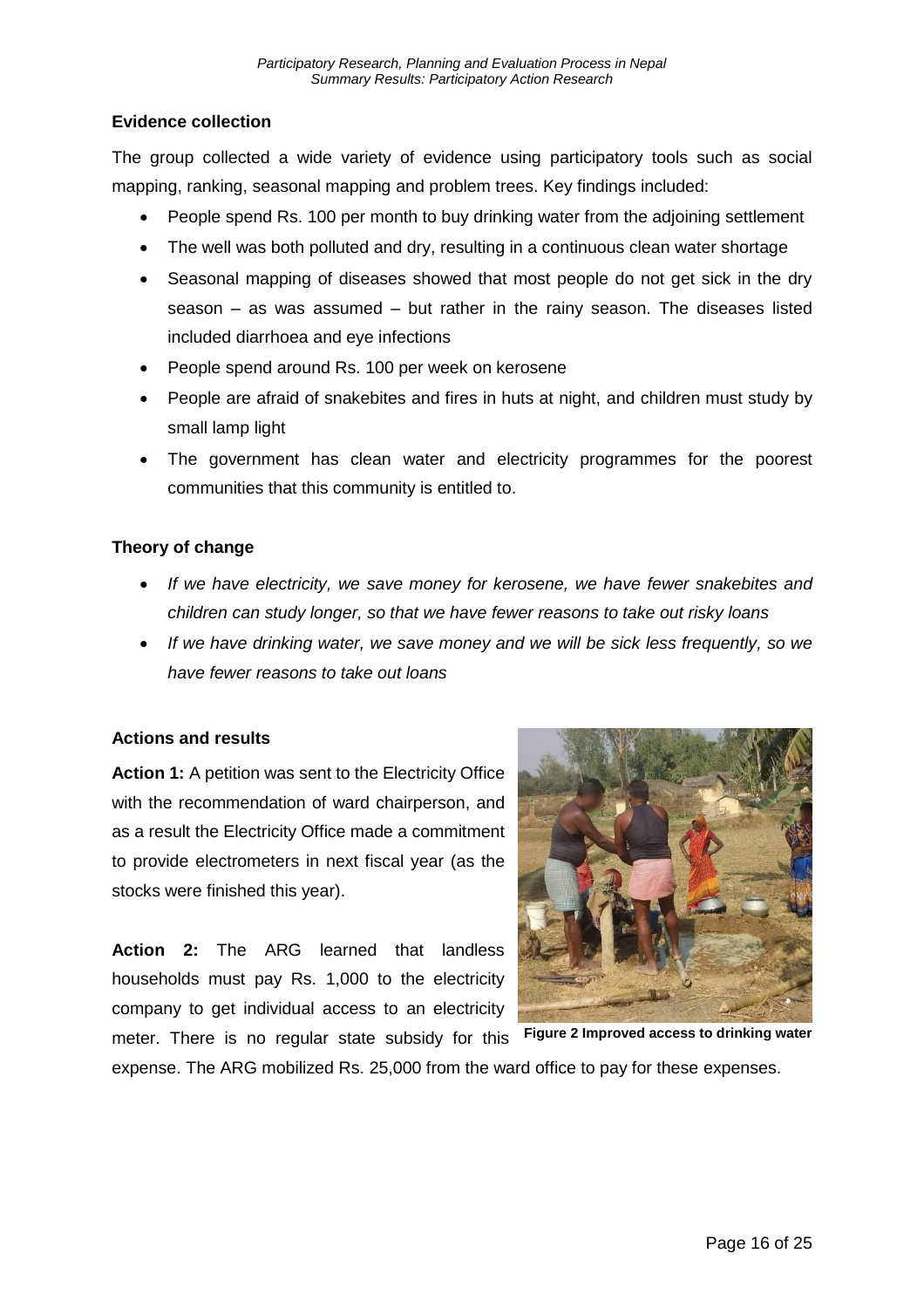*Participatory Research, Planning and Evaluation Process in Nepal Summary Results: Participatory Action Research*

As of April 2019, 25 out of 34 households have electricity in the village. In the action research group, four out of nine have electricity. The reason why some households still have no electricity is because the village has two parts, and the electricity lines only go to the first part of the village. Lines will be extended, but the date has not yet been set. Instead



**Figure 3 Improved access to drinking water**

of spending Rs. 100 per week on kerosene, they now spend Rs. 100 per month.

With electricity, people feel safer going outside, they save money and children can study. There are also more mosquitos.

**Action 3:** The ARG demanded a deeper well in the community, so that they can get safe drinking water in their village 12 months of the year. Similarly, they also cleaned an existing drinking water well to keep water safe and made a plan to clean it regularly.

The well has now been cleaned and has been drilled deeper. The well is now providing clean drinking water. People do not have to buy drinking water anymore and save time. However, for some people it is still far away and they want a second well.

#### **Did the group membership change?**

The same members of the group still attend.

#### **Lessons learned and reflections**

*"I have learned to speak out." (Young Female Member)*

*"My mind has opened I learned how to think. I know we can do things. Before people made fun of us saying that we would not know what to do with electricity but now we have it and we managed it by ourselves." (Older Female Member)*

*"I take sending my children to school more serious." (Young Mother, Member)*

*"I learned how to solve problems in a group." (Young Women, Member)*

*"We can solve other things too – we collected money to build a roof over this meeting place and visitors can also sleep here." (Older Women, Member)*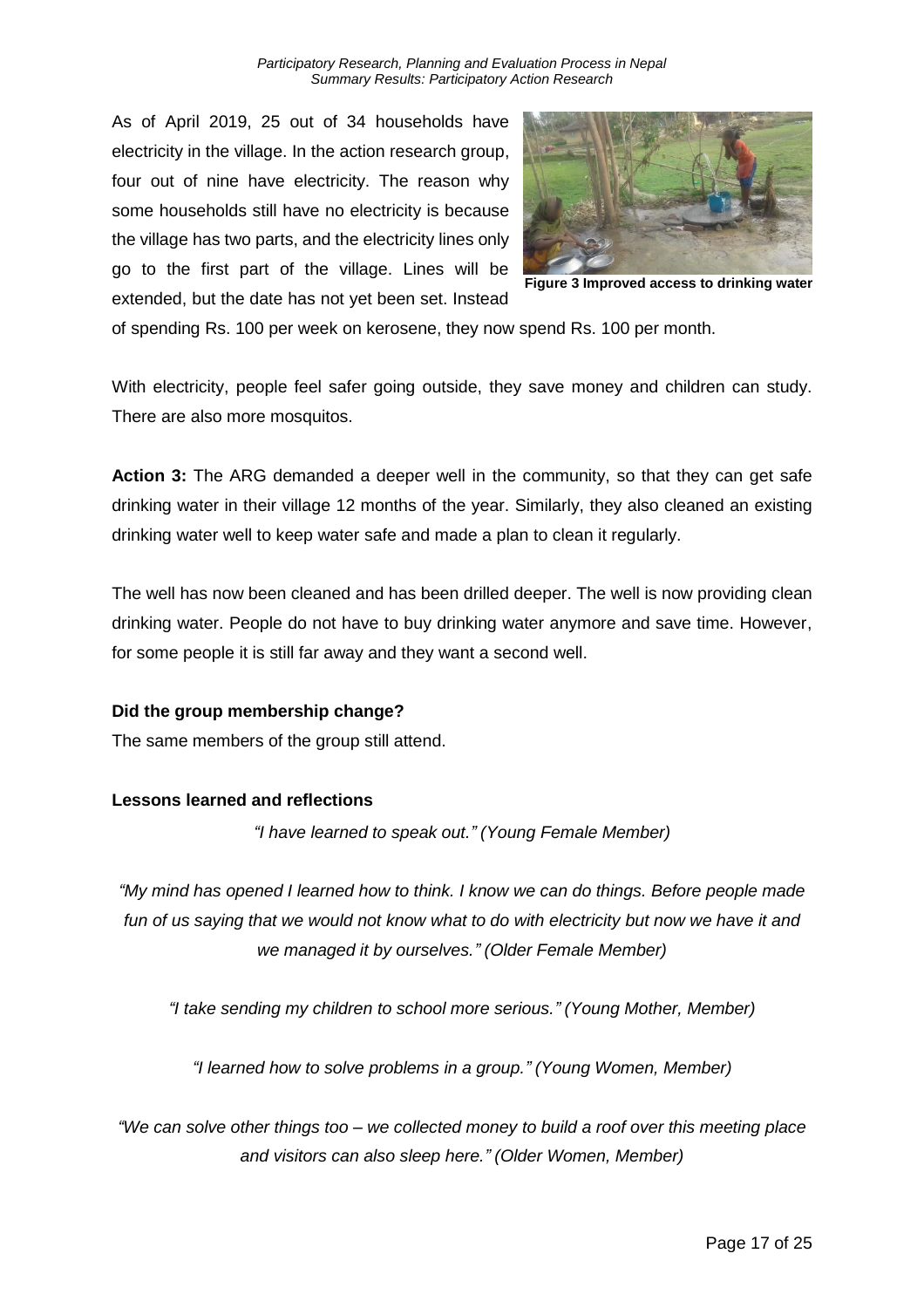*"If the whole programme would have been designed like this it would have been much better. The programme does not respond to people's needs. There is a mismatch between what people need and what the programme provides and how it provides. We would be able to liberate many more Harwa-Charwa faster." (Male NGO Programme Coordinator)*

*"Documentation is key in understanding the real situation on the ground." (Male NGO Staff)*

#### **Next steps**

- Dig a second well in the village
- Get citizenship cards. Several members in the group and several households in the village do not have a card. It is complicated to get a card because one needs a birth certificate and a marriage certificate, and many people do not have any cards or documentation which means it will be a long process for them.

#### <span id="page-17-0"></span>**NGO 3, District C**

#### **Issue: Initially child marriage, changed to alcohol Location: Municipality 3, Village 3**

#### **Engagement phase**

The group membership started with seven women from seven wards – mostly living in the community without formal affiliations to an NGO or the state. They invited two men to join the group. During the life history collection and analysis, we identified loans as a major issue. NGO 3 first invited some of the poorest women from the wards to start the group. The village has about 2,100 people living in 665 households. The group did not want to work on loans. They initially wanted to work on child marriage. During the engagement phase this was problematic, as the group facilitator himself married a minor. After the meeting in November in Lahan, the group changed topic to reducing alcohol abuse and alcoholism.

The reason for a focus on alcohol abuse was in general that the group wanted to improve their conditions in life. Health issues such as fever, diarrhoea and typhoid are also issues that need attention. However, alcohol is a specific problem that affects many members as well as the rest of the community: "My husband fell down the road drunk and broke his leg. My husband does not work, he sits around all day drinking and I have six children that are going into a life of darkness" (Female Group Member).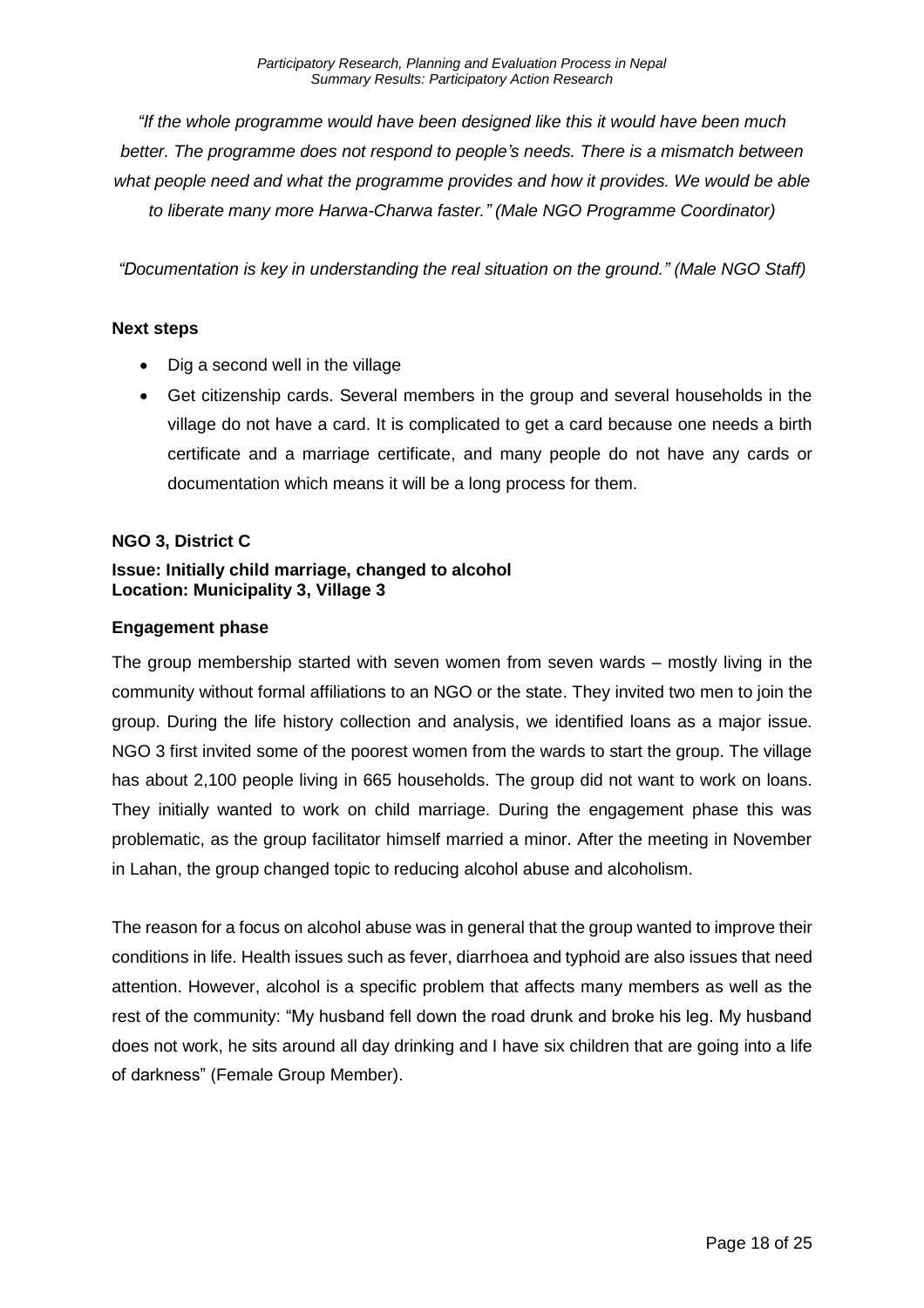The group members thought this was an important problem affecting the whole village. Each member estimated the number of households and the number of people who drink and who are alcoholics. They estimated 1,425 people drink alcohol and among them 500 are aged between 8–15 years old, with 285 who are sick.

The alcohol comes from a village outside around 2km away. It is homemade alcohol made with chemical ingredients such as fertiliser which have made people sick. The group reports that alcohol use was related to rape, domestic violence, selling of household goods including food and pieces of land, and a freak murder case in the nearby village of a man who killed his wife and made it look like a suicide. The rape case of a 13-year-old, by a 24/ 25-year-old man from the village, is currently in court.

It is mostly men who drink. Their response to the group has been hostile: "Men came up to me and asked me who I was thinking I was to try to stop them from drinking. They said the government allows me so what right do you have" (Female member).

There are three sources of alcohol: 1) homemade liquor sold illegally 2) factory made liquor that is sold illegally and 3) factory made alcohol that is sold legally with a license.

## **Evidence**

The group collected evidence based on their own experience and created a social map. The data, based on reports from their own members, showed that more than 65 percent of the members in the community drink, including some very young people (around 500 were 10–15 years old).

Data written down by the facilitator, along with a participatory visual mapping exercise, showed that most of the drinking is taking place in the late afternoon when men come back from work, around 4pm. They consume locally made illegal alcohol, and some factory liquor that is sold illegally.

## **Theory of change**

*The group sees alcohol abuse in a vicious cycle of 1) loans and debts, that 2) causes stress, which 3) results in illegal cheap alcohol consumption, and that 4) makes people sick and/ or unable to work, which increases the need for loans.*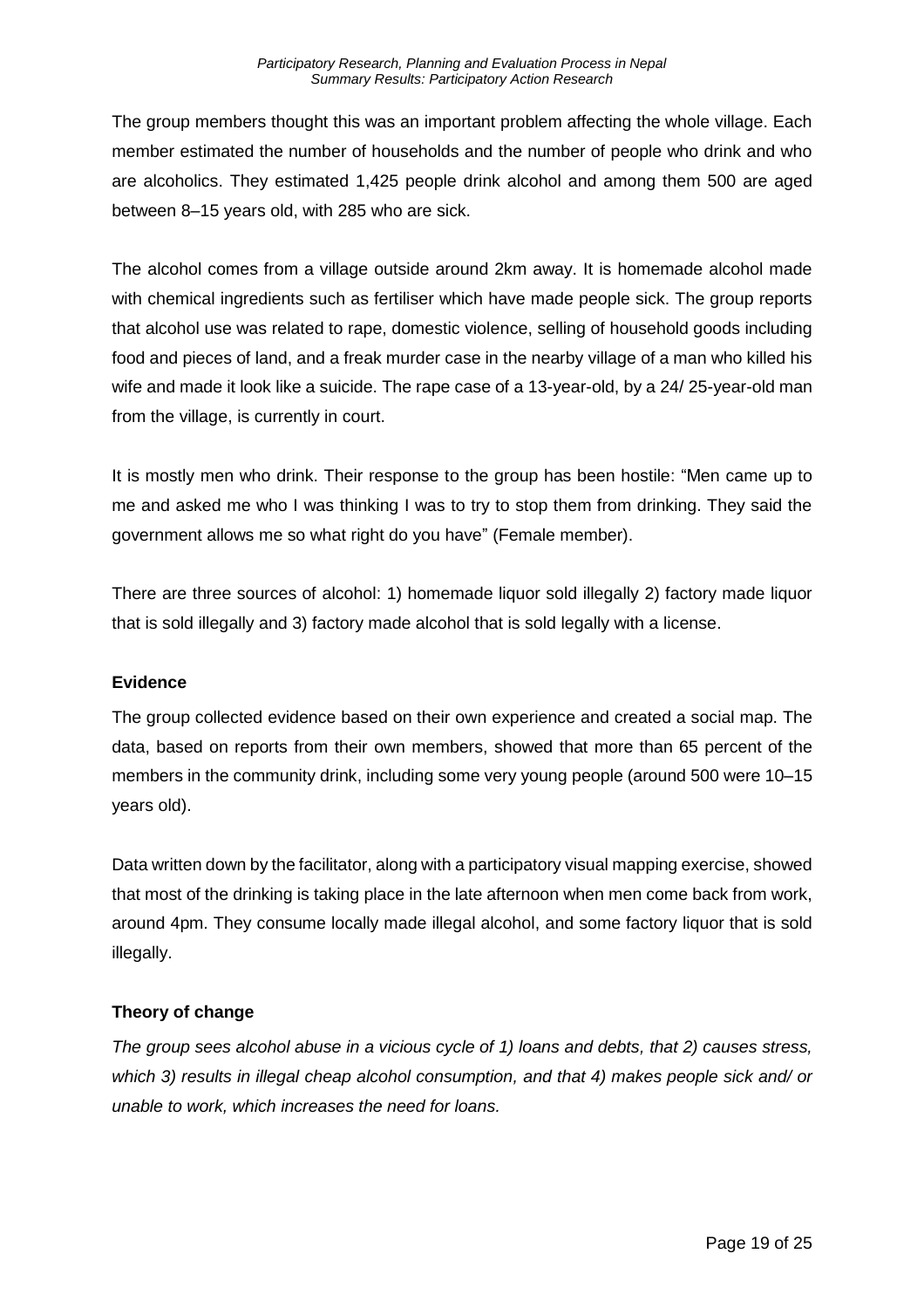### **Actions and results**

- The group have talked to the ward office
- They have spoken with the police to ask for support by patrolling and implementing the law
- They organised a rally in January 2019 to raise awareness. The slogan was "Stop Alcohol and Save Life". The six Harwa-Charwa groups in the village, along with the police, the mayor, students and teachers, all participated in the rally
- The police patrolled in the morning and the afternoon and spoke with the illegal alcohol vendors. They made no arrests, but the shops moved outside the village, making access to alcohol more difficult
- Alcohol abuse and the violence associated with it has gone down
- The home situation for children has improved because conflicts are not escalating anymore. More kids are in school regularly because families are more stable

#### **Lessons learned and reflections**

The group is divided over abolition. A minority of very vocal members want abolition. The majority has seen that abolition in Bihar has resulted in problems in Nepal, such as an increase in crime. "The rich profit from abolition, they own the factories, they can pay the police and they can make money of smuggling - it's the poor that suffer" (Male Member).

#### **Next steps**

- Some members in the group want to work on dowries next, to try to mobilise support from the government against dowries and access the support that is available for intercaste marriage
- Some people believe that paying fines for consuming alcohol will help and propose that the ARG implements this and collects the money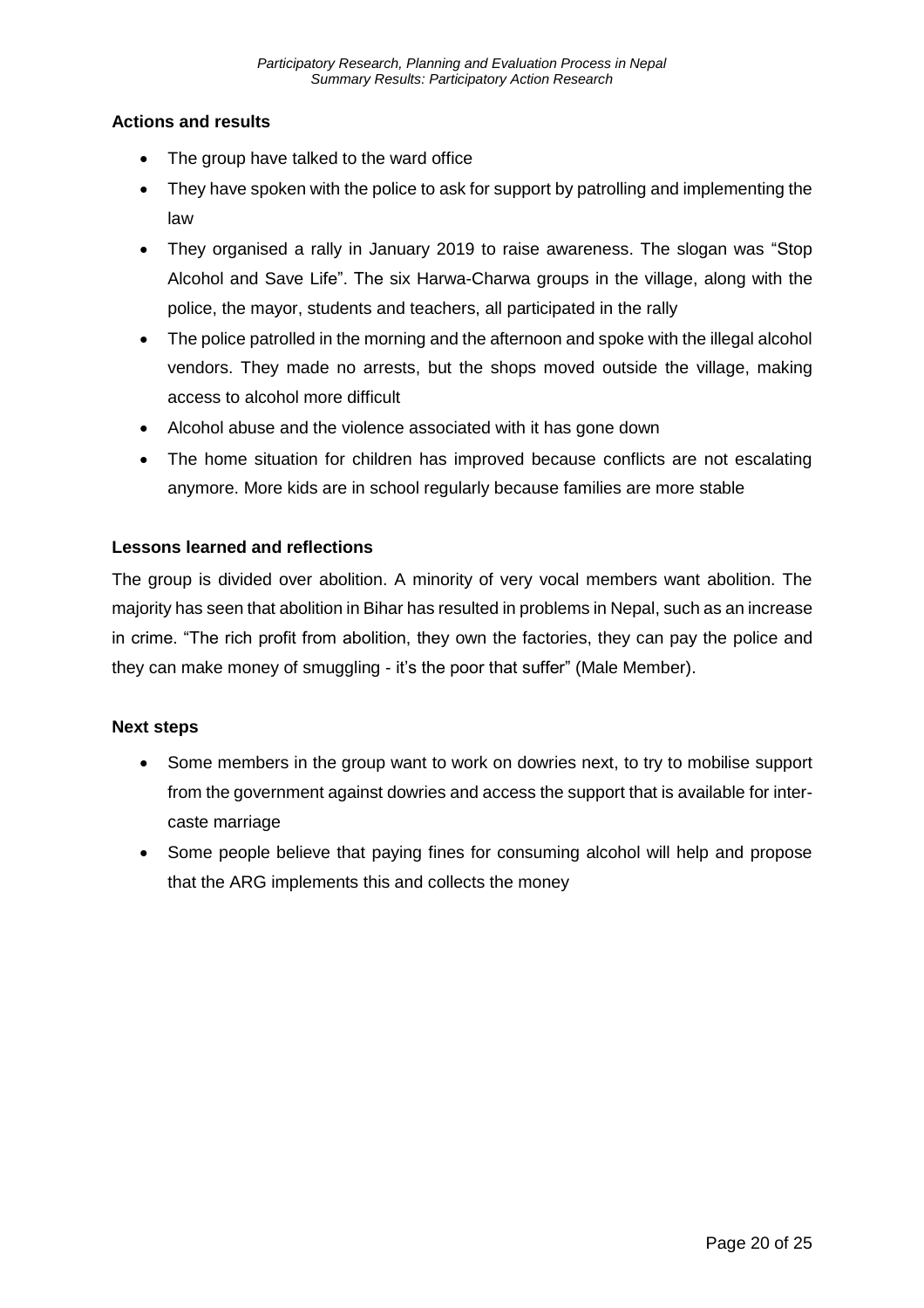#### <span id="page-20-0"></span>**NGO 4, District A**

### **Issue: Unemployment and gender wage gap/unequal pay Location: Municipality 5, Village 4**

#### **Engagement phase**

This group was formed in October 2017 but was passive until March 2018. There are 12 female members in this group and most of them are from bonded labour families. At first, this group wanted to work on loans. While prioritising issues, they found that unemployment has compelled them to take loans from landlords and moneylenders.

To work in action research, people were organised together, facilitated by the NGO to build trust among group members and the NGO. NGO representatives counselled community people, advising that this was community-led process and the issues would be identified by group members, the evidence collected at community level by groups members, and theories of changes would also be prepared by themselves.

After the community building process, ARG members discussed various issues that existed in their community. Amongst many others, the following 13 issues were identified as the major issues in community: child marriage, underemployment, risky settlement, illness, death from cold waves, unemployment, illiteracy, lack of skill, dowries, low wages, high interest rates, child labour and good access of road.

ActionAid Nepal representatives supported them in determining how to prioritise the major issues. They used a participatory *'preference ranking'* tool to prioritise, and unemployment was found to be the major issue that should be addressed as soon as possible. Community people are not totally employed, and they work in the informal sector for a very low wage rate. In June/ July they work planting rice and in September they work on the harvesting.

During the discussion, it was found that people do not actually spend the whole day without doing any work, they work the on household chores, but this is not paid. It is mainly women in the village who are involved in household chores. When we talked with men in the community, they said that it is regarded as a shameful act if any of the men do household work.

During the discussion, one group member reported that the "landlord wants women to work because they are paid less, men have to be given 13–14kg rice for a day and women are paid only 8kg paddy for a day as wages'' (Female Member), whilst another reported that "women are getting paid Rs. 200 while men get paid more - Rs. 400–500 a day" (Female Member).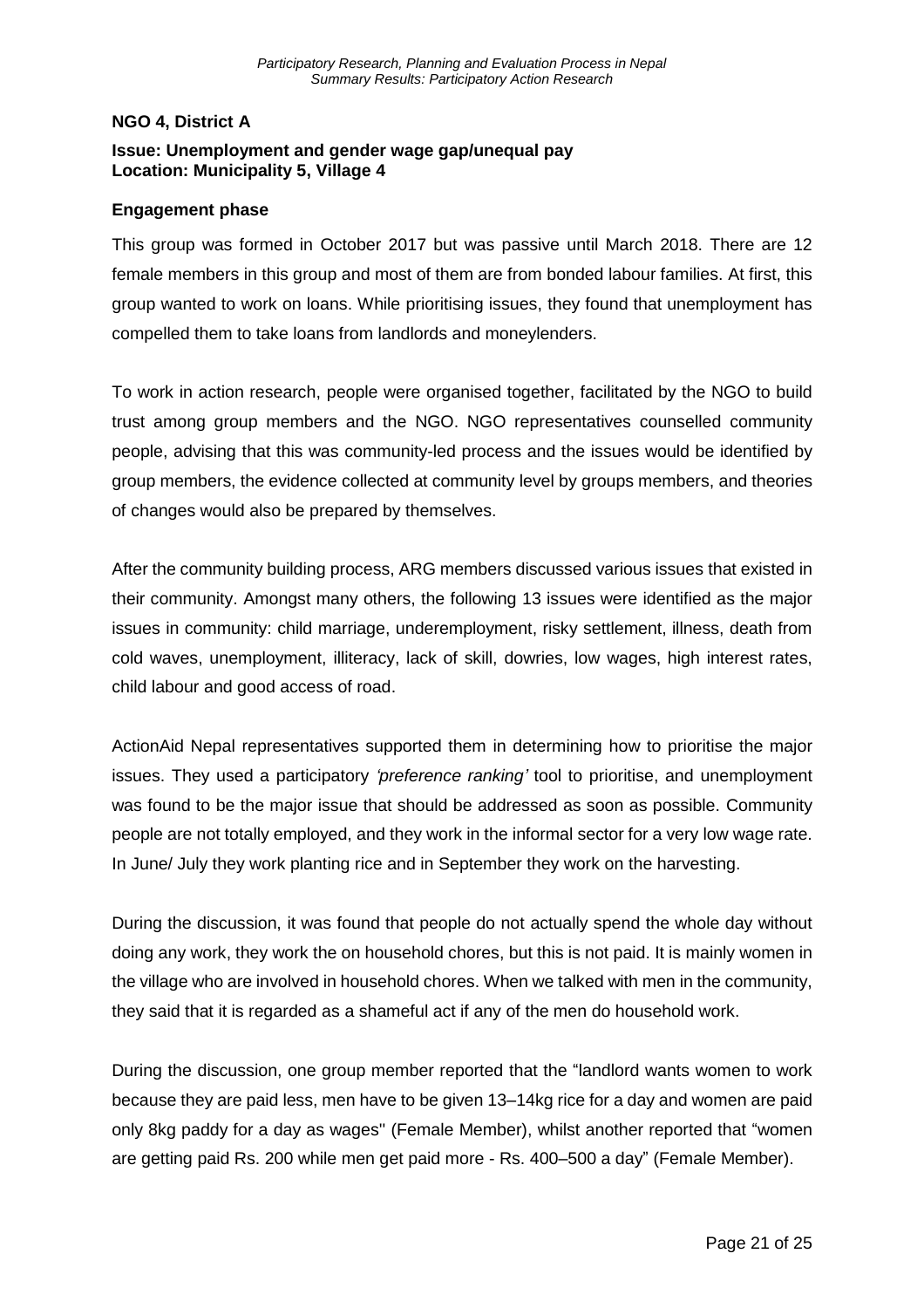ARG members are researching what kind of job in small scale businesses can be feasible for them. They have already experienced some unsuccessful ideas. Four group members were trained by the NGO to provide 'detergent power', but none of them are making money after the training. One man in the community reported that "they do not know where the raw materials are found, how much money should be invested and how much money they can earn by making detergent power".

IDS and ActionAid Nepal suggested to the group that they should undertake a deeper analysis of the production cost, market availability and expected profit before starting any business.

#### **Problem Rationale**

After the workshop in Lahan Municipality with the other NGO, and based on reflections, the group decided to change its focus to unequal pay.

*"Men and women do different work and they say the men are stronger, but we are not weaker - we do different work and work longer than men. We plant and weed. Men plough." (Female Member)*

*When they ask for the same pay, "landlords say you can get Rs. 500 if you can get this done, but the amount of work it takes to get done what they ask for is not possible and they then refuse to pay us" (Female Member)*

*"We have to work to cover household expenses, but we want to get paid the same as men." (Female Member)*

*In April 2019, the group "did not know what the minimum wage is or that there are laws on wages." (Female Member)*

#### **Evidence**

The group made a social map which they discussed among themselves and made notes on, but for five months no meeting minutes were taken. The group has not systematically collected evidence outside the members, and the NGO has not yet facilitated interactions with the relevant government agencies.

## **Theory of change**

*The group does not yet have a clear theory of change.*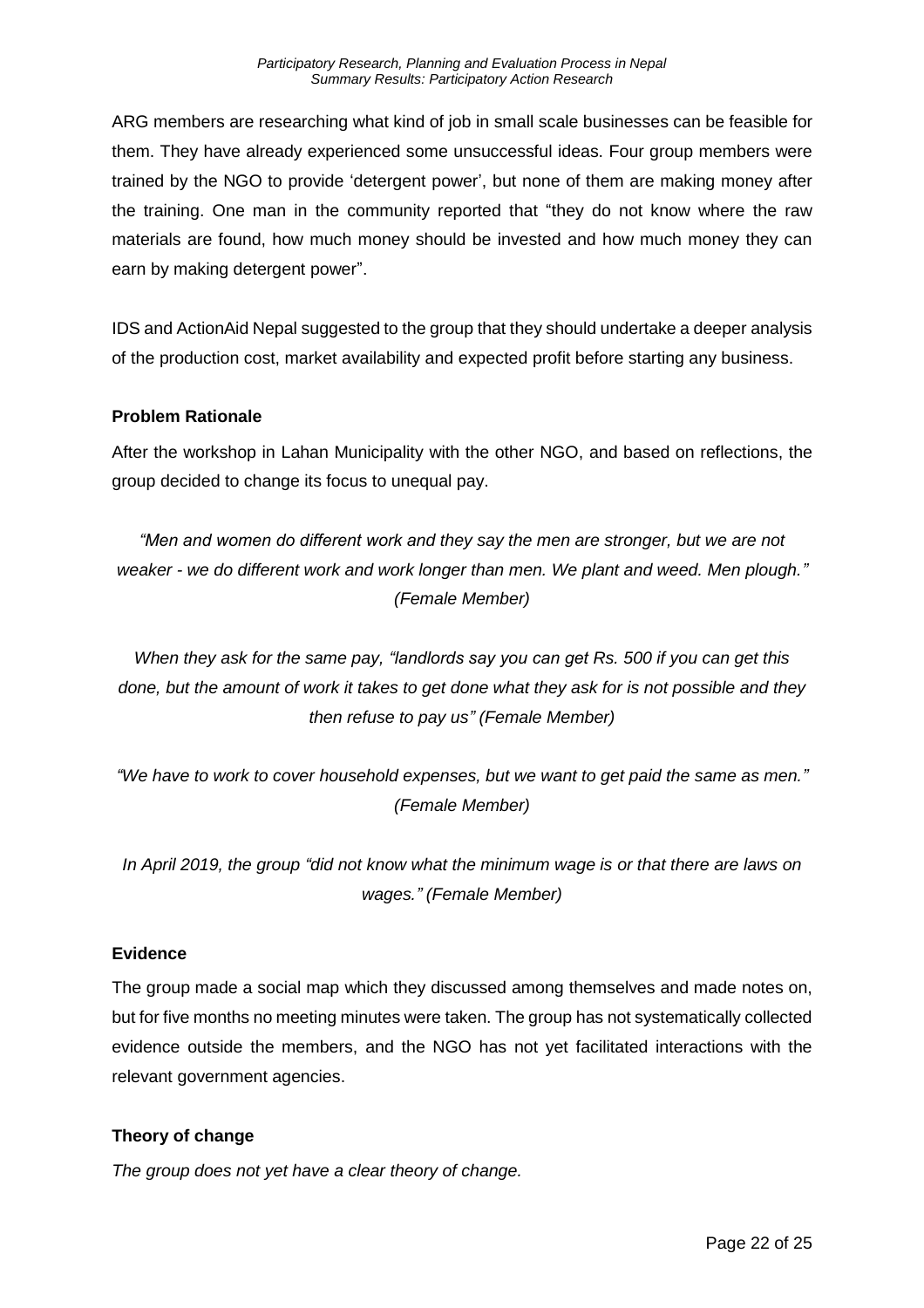## **Actions**

The group has not taken any actions.

### **Did the group membership change?**

The same members of the group still attend.

#### **Lessons learned and reflections**

The group members are more aware of gender issues and the existence of a minimum wage.

*"Women are not weaker than men, but it is our culture that makes us be seen as weaker." (Female Member)*

*"We are not succeeding because there is no solidarity and we are not organised." (Female Member)*

The NGO is more aware of the complexity of the issues and the need to work directly and regularly with the community.

#### **Next steps**

- The ARG plan to connect to other Harwa-Charwa groups nearby to ask about the wages that women from nearby villages are paid
- They plan to visit the Ward Office to complain about being underpaid by the landlords and ask for implementation of the policies on minimum wages
- NGO staff will find out information about the legal minimum wages in the district and link the group with the relevant government authorities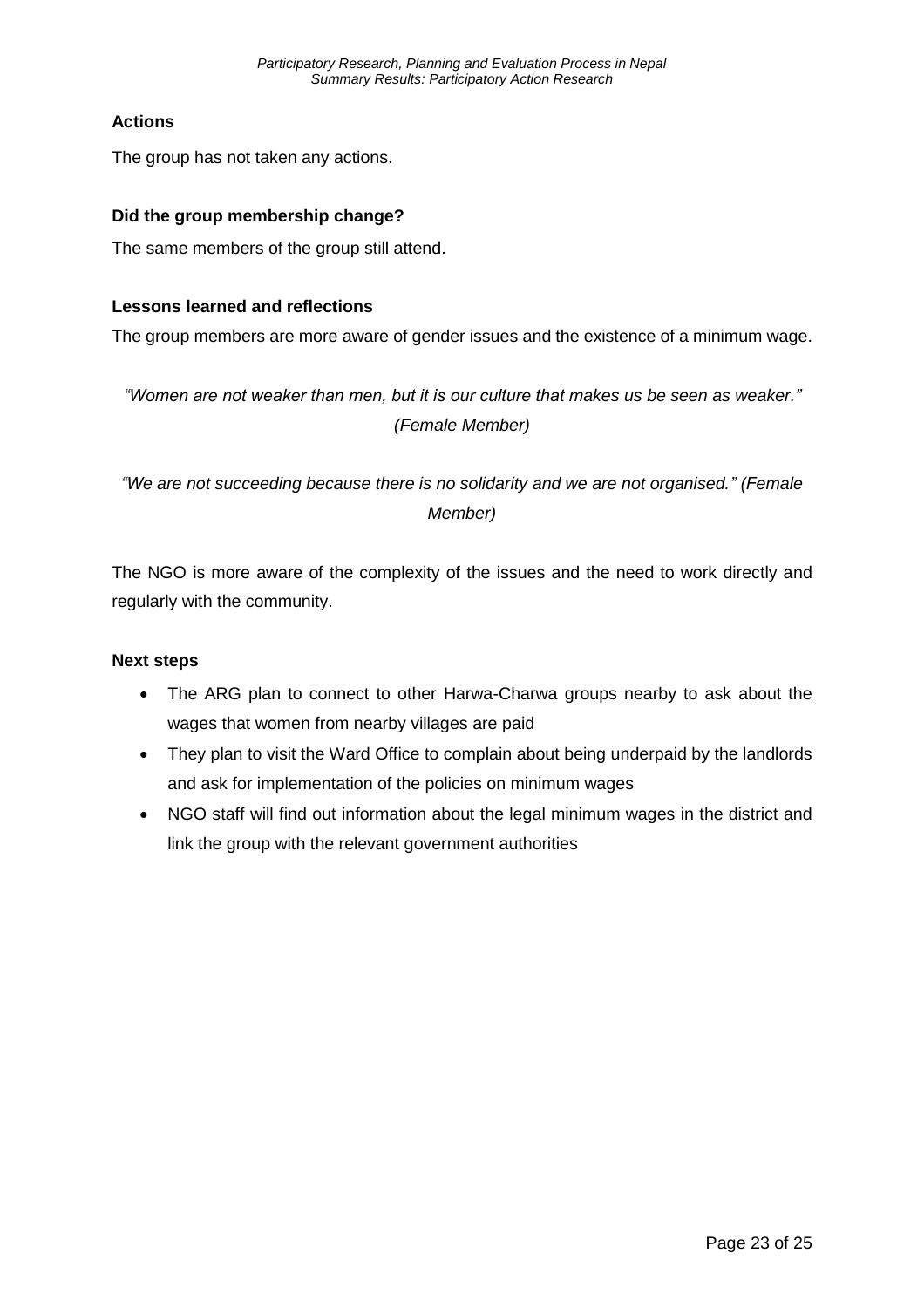## <span id="page-23-0"></span>**NGO 5 Issue: Child marriage Location: Municipality 6, Village 5**

#### **Engagement phase**

Group membership and formation took place on 17 August 2018. It had nine members. The group membership is mixed. The group leader is a politician, and members also include residents from various parts of the municipality, but only one female member from Village 4 where the members planned to do the action research. The political leader is not from Village 5.

The group identified a long list of problems including citizenship rights, lack of medicines or out of stock medicines, poor education, child marriage, dowries, violence against women, loans, unemployment, poor roads, lack of drinking water, no veterinarian, alcoholism, gambling, and illegal drug use.

"There is no lack of toilets, as the government forced people to construct them, but people don't like them… They stink and we work on the land, so we stay there when we need to use the toilet" (Male Member).

The group decided to focus on child marriage in Village 5. They reasoned that child marriage leads to poor maternal and child health and overall poor health. However, there is only one member from that ward. They made a list of children who married in that village, based on the information provided by the member from the village. In the last two years, 15 out of 20 marriages (three boys and 12 girls) were of 15–16 year-olds, just before grade 10 so their dowry price was lower.

At the October meeting with IDS and ActionAid Nepal, the group agreed to go to the ward they selected and recruit members from there. Those members should decide what action research topic the group should take, it should not be imposed on the ward. As a result, they invited six people from Village 5 on 3 January. On 6 January, the group held its first meeting. Since then they have visited 80 out of 88 households in Village 5 to conduct a survey. They found 50 boys and 56 girls aged between 10–20 years old.

They found that during the last two years, 13 child marriages (rather than 15) took place, with eight girls and five boys between 15–17 years old getting married. They also collected some other information which has not yet been properly analysed.